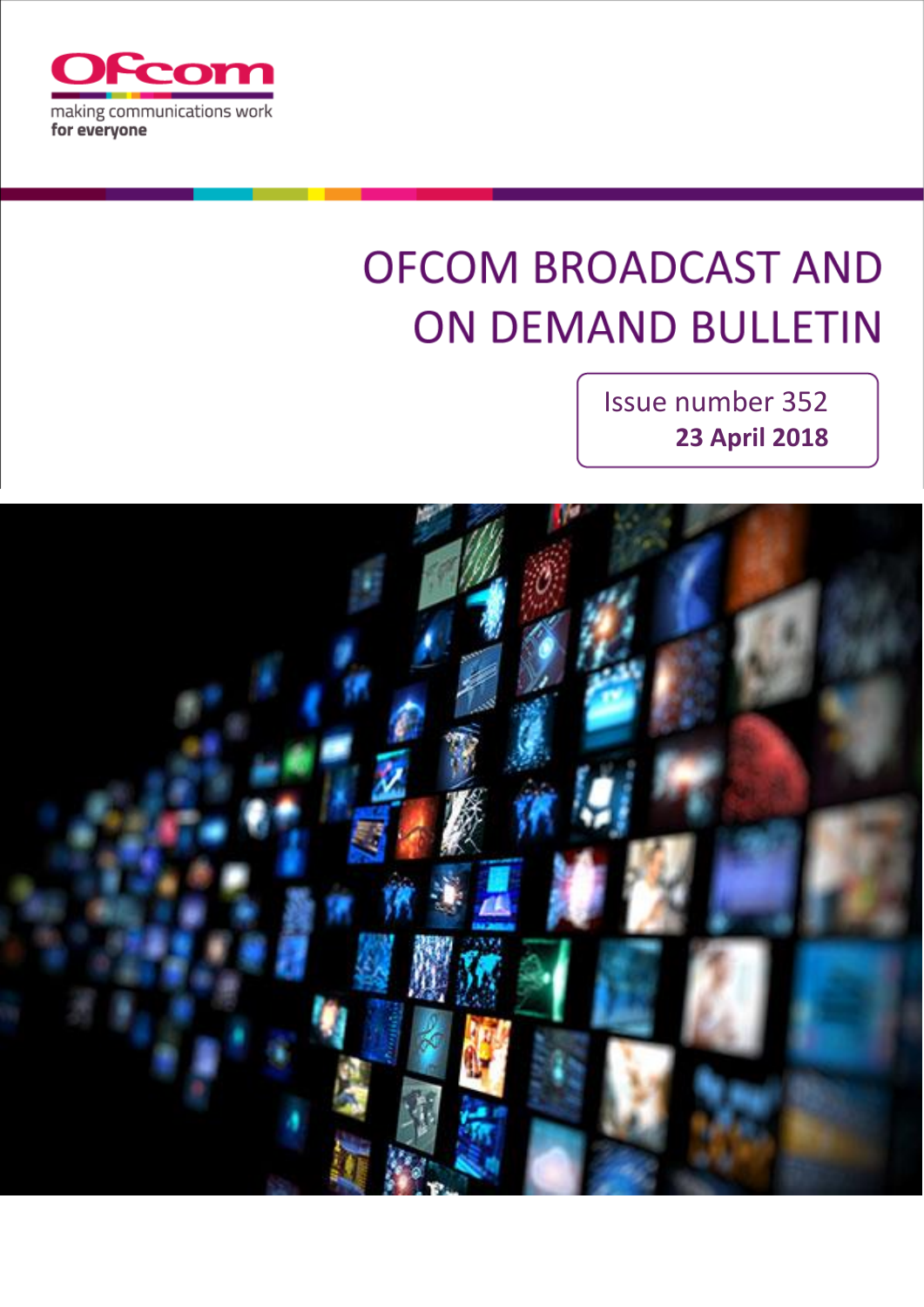Issue 352 of Ofcom's Broadcast and On Demand Bulletin 23 April 2018

# **Contents**

| Introduction                                                                                                  |   |
|---------------------------------------------------------------------------------------------------------------|---|
| <b>Broadcast Standards cases</b>                                                                              |   |
| In Breach                                                                                                     |   |
| Catfish: The TV Show<br>MTV, 4 February 2018 at 16:00, 9 February 2018 at 13:00 and 10 February 2018 at 18:00 | 5 |
| Live: Herbal Medicine                                                                                         |   |

*Sikh Channel, 7 June 2017, 16:00* 7

### Broadcast Licence Conditions cases

#### In Breach

| Provision of information: Diversity in Broadcasting<br>Various licensees | 18 |
|--------------------------------------------------------------------------|----|
| <b>Tables of cases</b>                                                   |    |
| Investigations Not in Breach                                             | 19 |
| Complaints assessed, not investigated                                    | 20 |
| Complaints outside of remit                                              | 27 |
| <b>BBC First</b>                                                         | 29 |
| <b>Investigations List</b>                                               | 31 |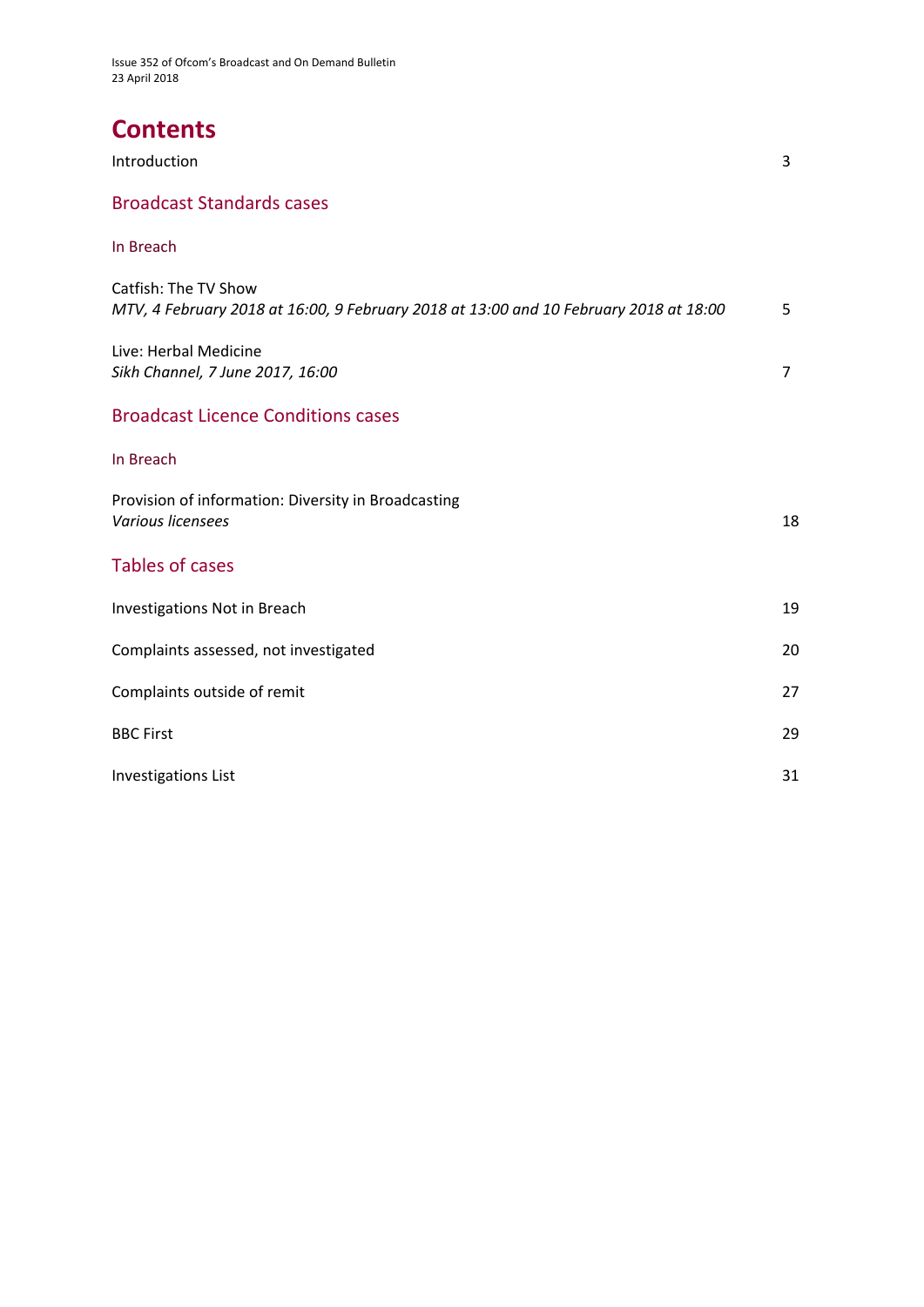# **Introduction**

Under the Communications Act 2003 ("the Act"), Ofcom has a duty to set standards for broadcast content to secure the standards objectives<sup>1</sup>. Ofcom also has a duty to ensure that On Demand Programme Services ("ODPS") comply with certain standards requirements set out in the  $Act^2$ .

Ofcom reflects these requirements in its codes and rules. The Broadcast and On Demand Bulletin reports on the outcome of Ofcom's investigations into alleged breaches of its codes and rules, as well as conditions with which broadcasters licensed by Ofcom are required to comply. The codes and rules include:

- a) [Ofcom's Broadcasting Code](http://stakeholders.ofcom.org.uk/broadcasting/broadcast-codes/broadcast-code/) ("the Code") for content broadcast on television and radio services licensed by Ofcom, and for content on the BBC's licence fee funded television, radio and on demand services.
- b) the [Code on the Scheduling of Television Advertising](https://www.ofcom.org.uk/__data/assets/pdf_file/0014/32162/costa-april-2016.pdf) ("COSTA"), containing rules on how much advertising and teleshopping may be scheduled on commercial television, how many breaks are allowed and when they may be taken.
- c) certain sections of th[e BCAP Code: the UK Code of Broadcast Advertising,](https://www.cap.org.uk/Advertising-Codes/Broadcast.aspx) for which Ofcom retains regulatory responsibility for television and radio services. These include:
	- the prohibition on 'political' advertising;
	- 'participation TV' advertising, e.g. long-form advertising predicated on premium rate telephone services – notably chat (including 'adult' chat), 'psychic' readings and dedicated quiz TV (Call TV quiz services); and
	- gambling, dating and 'message board' material where these are broadcast as advertising<sup>3</sup>.
- d) other conditions with which Ofcom licensed services must comply, such as requirements to pay fees and submit information required for Ofcom to carry out its statutory duties. Further information can be found on Ofcom's website for [television](http://licensing.ofcom.org.uk/tv-broadcast-licences/) and [radio](http://licensing.ofcom.org.uk/radio-broadcast-licensing/) licences.
- e) Ofcom's [Statutory Rules and Non-Binding Guidance for Providers of On-Demand](http://stakeholders.ofcom.org.uk/binaries/broadcast/on-demand/rules-guidance/rules_and_guidance.pdf)  [Programme Services](http://stakeholders.ofcom.org.uk/binaries/broadcast/on-demand/rules-guidance/rules_and_guidance.pdf) for editorial content on ODPS (apart from BBC ODPS). Ofcom considers sanctions for advertising content on ODPS referred to it by the Advertising Standards Authority ("ASA"), the co-regulator of ODPS for advertising, or may do so as a concurrent regulator.

[Other codes and requirements](http://stakeholders.ofcom.org.uk/broadcasting/broadcast-codes/) may also apply to broadcasters, depending on their circumstances. These include the requirements in the BBC Agreement, the Code on Television Access Services (which sets out how much subtitling, signing and audio description relevant licensees must provide), the Code on Electronic Programme Guides, the Code on Listed Events, and the Cross Promotion Code.

1

<sup>&</sup>lt;sup>1</sup> The relevant legislation is set out in detail in Annex 1 of the Code.

 $2$  The relevant legislation can be found at Part 4A of the Act.

<sup>&</sup>lt;sup>3</sup> BCAP and ASA continue to regulate conventional teleshopping content and spot advertising for these types of services where it is permitted. Ofcom remains responsible for statutory sanctions in all advertising cases.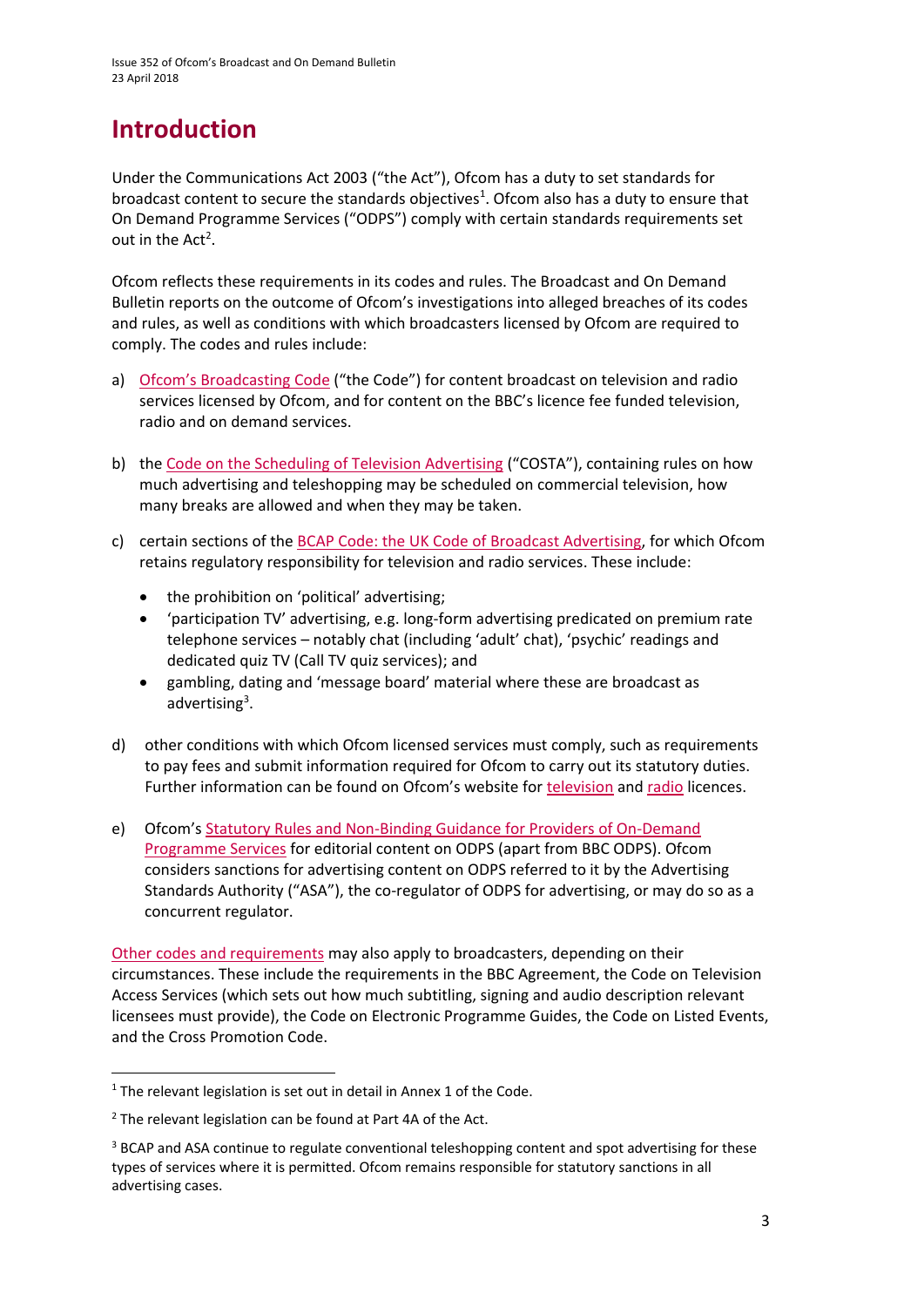**It is Ofcom's policy to describe fully television, radio and on demand content. Some of the language and descriptions used in Ofcom's Broadcast and On Demand Bulletin may therefore cause offence.**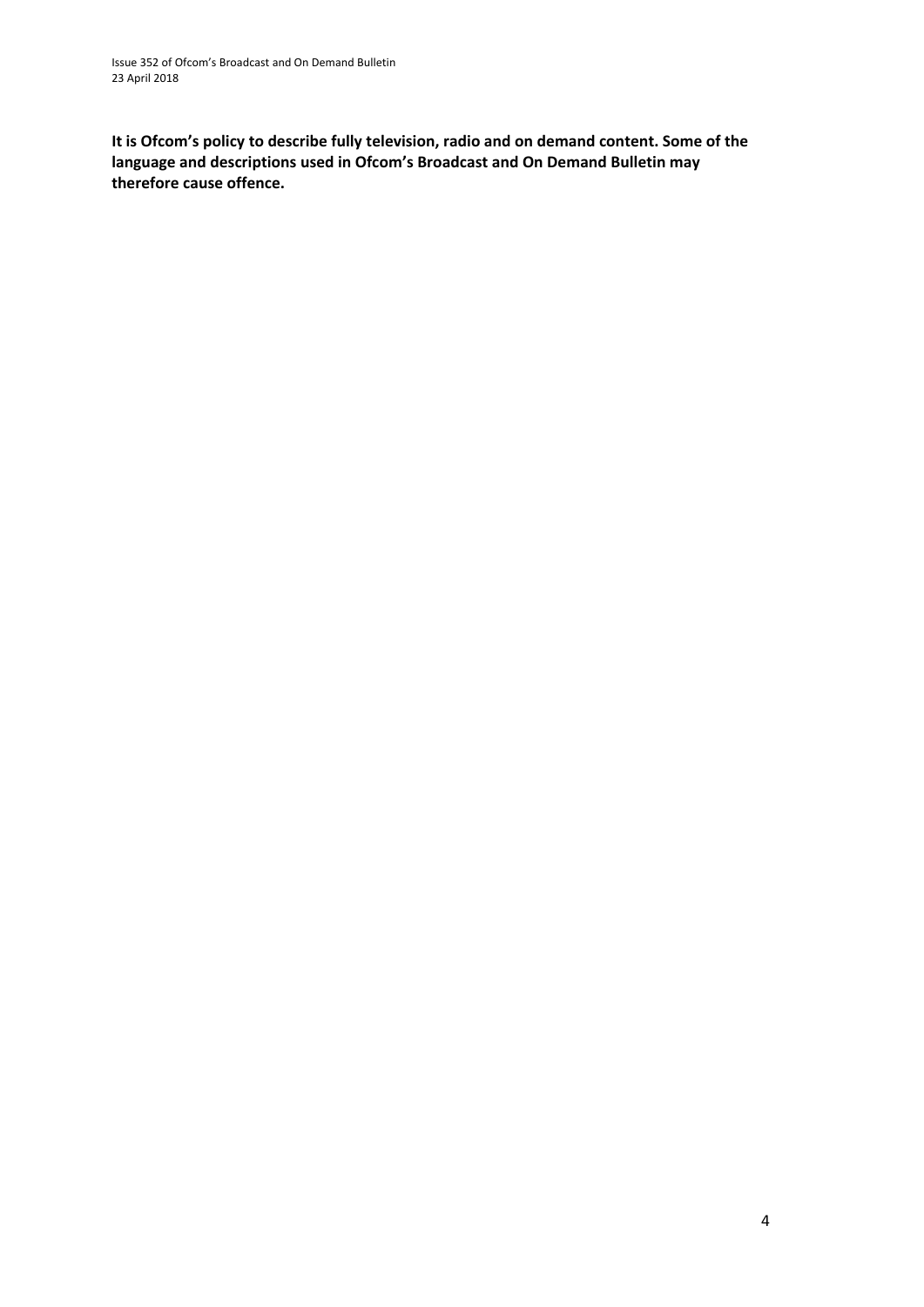# **Broadcast Standards cases**

In Breach

### **Catfish: The TV Show** *MTV, 4 February 2018 at 16:00, 9 February 2018 at 13:00 and 10 February 2018 at 18:00*

### **Introduction**

MTV is a general entertainment channel available on a variety of digital platforms. The Licensee for this service is Viacom International Media Networks U.K. Limited ("Viacom" or "the Licensee").

*Catfish: The TV Show* is an hour-long US reality show in which presenters Nev and Max bring together couples who have developed relationships over the internet but have never met up previously in real life.

Ofcom received three complaints about offensive language in three different pre-watershed transmissions of one edition of *Catfish: The TV Show*. Immediately after the end credits in this episode, there was a preview of the next episode which included presenter Nev saying (apparently to a participant in the programme): *"You fucked up".*

We considered this raised potential issues under Rule 1.14 of the Code, which states:

"The most offensive language must not be broadcast before the watershed (in the case of television)…".

We therefore sought comments from the Licensee on how the above content complied with this rule.

### **Response**

Viacom said that the preview for the next episode was not intended to be part of the broadcast, but had been broadcast "due to human error" due to incorrect labelling. It added that: "This incident is really unfortunate and has made us review our processes to ensure that human error like this cannot happen again". The Licensee described the steps it said it had since taken, including reviewing its current processes and making the relevant members of staff aware of the issue.

### **Decision**

**.** 

Reflecting our duties under the Communications Act 2003<sup>1</sup>, Section One of the Code requires that people under eighteen are protected from unsuitable material in programmes.

Rule 1.14 states the most offensive language must not be broadcast before the watershed on television.

<sup>1</sup> <http://www.legislation.gov.uk/ukpga/2003/21/section/319>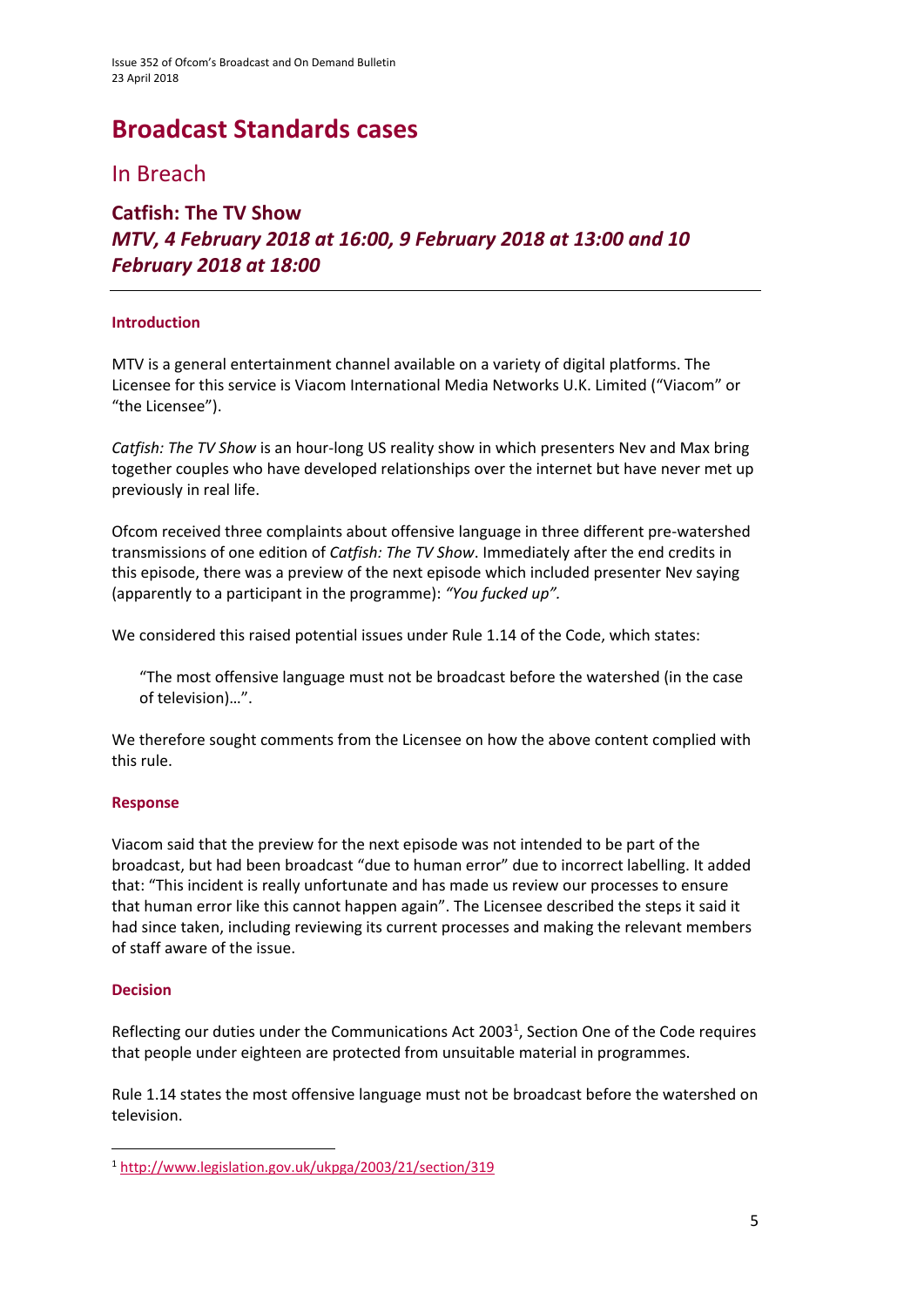Ofcom research<sup>2</sup> on offensive language clearly states that the word "fuck" and variations of it are considered by audiences to be among the most offensive language.

In this case the three broadcasts of the word "fucked" at three different times were clear examples of the most offensive language broadcast before the watershed. Our Decision is therefore that the broadcasts were in breach of Rule 1.14.

**Breaches of Rule 1.14**

1

<sup>&</sup>lt;sup>2</sup> Attitudes to potentially offensive language and gestures on TV and radio, September 2016. See page 6 of the Quick Reference Guide: [https://www.ofcom.org.uk/\\_\\_data/assets/pdf\\_file/0023/91625/OfcomQRG-AOC.pdf](https://www.ofcom.org.uk/__data/assets/pdf_file/0023/91625/OfcomQRG-AOC.pdf) See also the main report: [https://www.ofcom.org.uk/\\_\\_data/assets/pdf\\_file/0022/91624/OfcomOffensiveLanguage.pdf](https://www.ofcom.org.uk/__data/assets/pdf_file/0022/91624/OfcomOffensiveLanguage.pdf)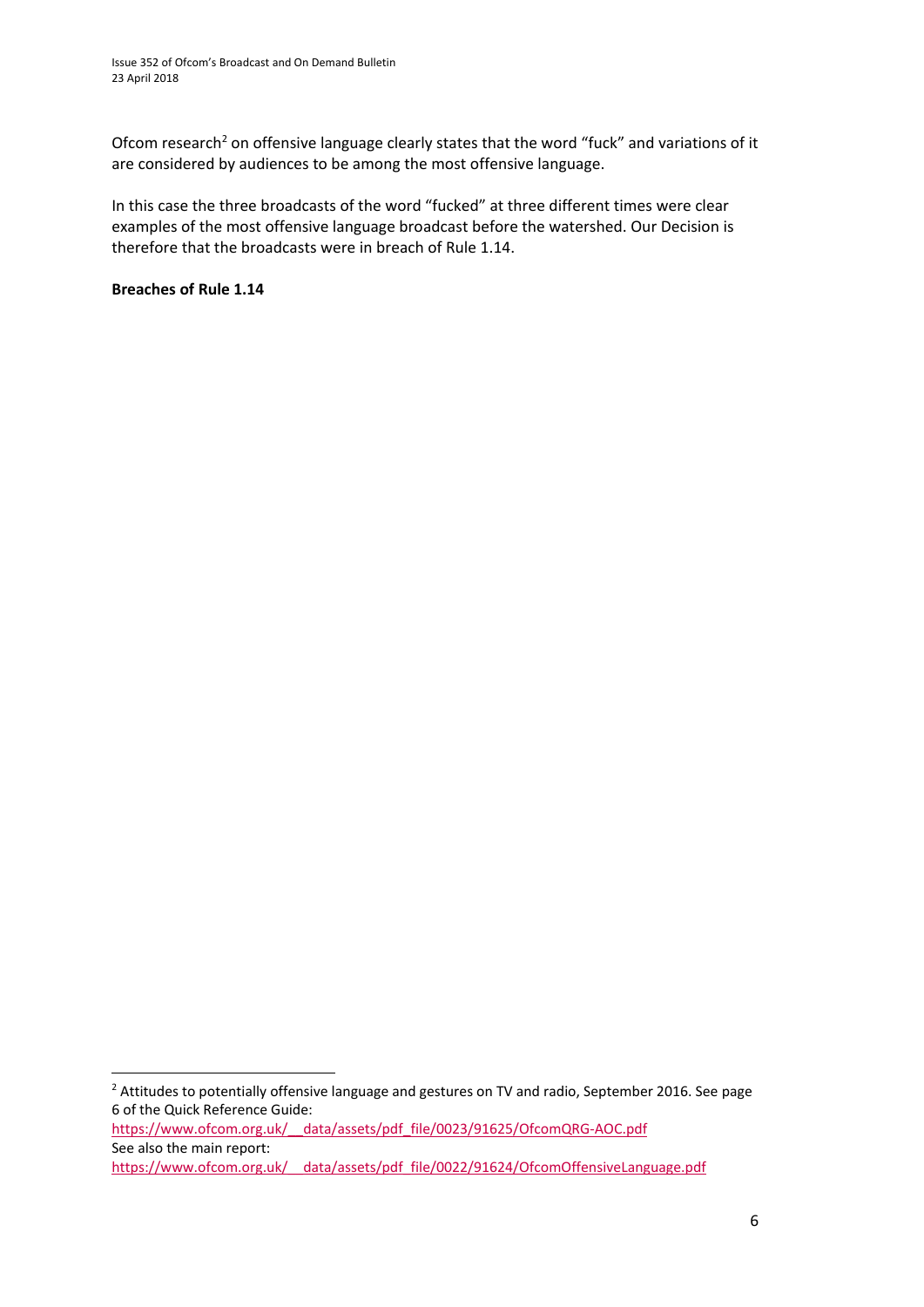# In Breach

### **Live: Herbal Medicine** *Sikh Channel, 7 June 2017, 16:00*

#### **Introduction**

The Sikh Channel is a faith and cultural television channel for the UK Sikh community, broadcasting in Punjabi and English. The licence for this service is held by The Sikh Channel Community Broadcasting Company Limited ("the Sikh Channel" or "the Licensee").

Ofcom received a complaint that *Live: Herbal Medicine* promoted the presenter's homeopathic clinic. As the programme was broadcast mainly in Punjabi, Ofcom commissioned an independent English translation of the material and gave the Licensee an opportunity to comment on the accuracy of the translation. The Licensee accepted the translation and we therefore used it for the purposes of this investigation.

The programme was presented by a homeopathic practitioner who invited viewers to call him with *"any question regarding any physical, mental or emotional issues"*. Throughout most of the broadcast, a banner (in English) was shown near the bottom of the screen, which said:

*"Live: Herbal Medicine – To take part in the show please call:* [studio telephone number] *Contact:* [telephone numbers of the presenter's homeopathic clinic]*".*

The presenter invited viewers to call the studio telephone number with their questions. He said:

*"I will be in London for a while in the studio and will do the home visits at five o'clock. For this you can call on the mobile number* [of his homeopathic clinic]*, and you can text as well. Viewers from the north can call from tomorrow onwards. Now you can call the landline. The number is on your screen and the number is* [telephone number of the homeopathic clinic]*".*

The presenter discussed various medical conditions, for example:

Presenter: *"If you have any question regarding any physical, mental, or emotional issues, you can ask the question. Depression and anxiety are common and happen due to many diseases, like diabetes, thyroid, or any other existing disease, cancer and arthritis. When you are fed up and tense, it causes anxiety and depression, as well as phobias and fears, panic attacks, over thinking, negativity, and fear from closed doors as well, which forces patients to keep the doors open. They become so afraid, panicked, frustrated, and frightened. So, any kinds of questions on mental health, insomnia, lack of interest, lack of energy, depression and feelings of insecurity, masculine weakness in men, premature ejaculation, sexual dysfunction, increase in heart rate, palpitation, pumping, sweating, trembling, dry mouth, blurred vision, dizziness – these are the symptoms of anxiety, as well as nausea, indigestion or diarrhoea, loose motions, constipation and headaches. You may also feel light-headed with anxiety and depression. You may feel*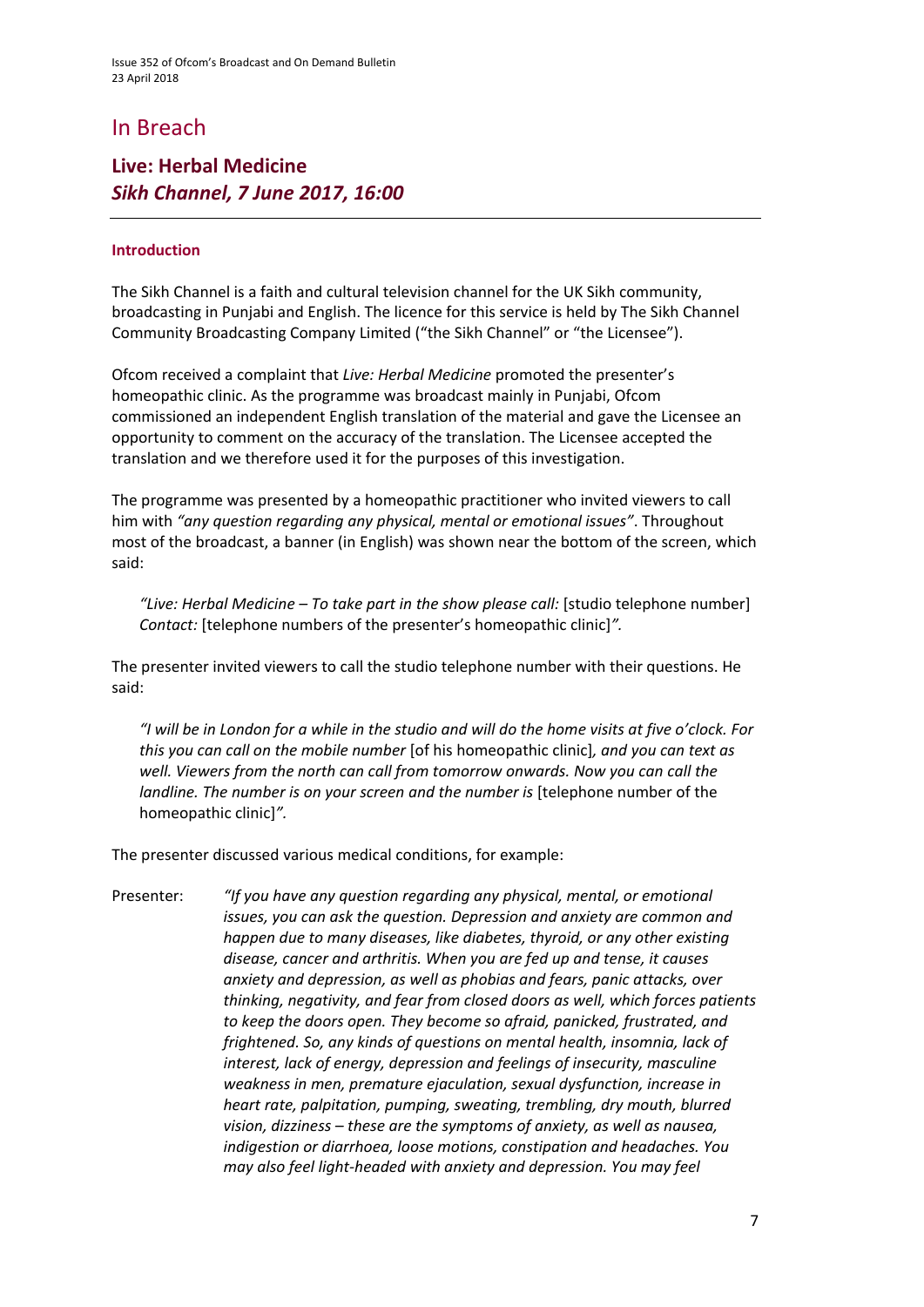*butterflies in the stomach and muscle tension, so these are the symptoms. Doctors prescribe beta-blockers like propranolol. These medicines don't have any positive effects. So, do not depend on any medicine, and when allopathic medicines don't work, you should start our medicines. Because those medicines have limitations and doctors don't have enough time, so we give counselling and cognitive therapies as well, and provide oral medicines as well".*

\*\*\*\*

Presenter: *"Panic attacks have many symptoms: phobias, washing hands repeatedly, OCD* [obsessive-compulsive disorder], *staying too long in the washroom, checking locks repeatedly, whether you locked the house and car or not, whether you turned off the gas or not. It can lead to suspicious behaviour, restlessness, impatience and fear of sitting in the plane. Some patients do not even travel to India, even if they want to. So, after taking our medicine, one person recently went to India. He was so afraid of water, he had a water phobia which gave a fight or flight reaction, and he had anxiety. After the treatment, he could go to India".*

\*\*\*\*

Presenter: *"…people have schizophrenia in their family, in which people see unrealistic humans, three to four people sitting in black and white. They see hallucinations, hear things in their ears and see things that do not exist, hear unrealistic messages, can smell things that do not exist, like smelling burning tyres, hallucinations regarding being touched, even if no one is there, and they become afraid because of these things. So, some people whose psychosis or schizophrenia could not be controlled with many prescribed medicines, we have treated them with medicines with no side effects".*

\*\*\*\*

Presenter: *"We have treatment for Parkinson's disease, which is usually found in elderly people. The level of the chemical dopamine decreases and is a neurotransmitter. After the treatment, it becomes normal".*

\*\*\*\*

- Presenter: [In response to a caller who explained that his son was born prematurely and spoke well until he largely stopped speaking aged four, possibly as the result of trauma. He said his son, who was now 24, wore a nappy and still did not speak well.] *"Did the doctor diagnose anything? What did he say?"*
- Caller 2*: "The doctor asked for a brain scan. It will be done in August. I haven't received the letter yet, but they gave me a date for the procedure".*
- Presenter*: "Yes, it is autism or learning difficulty. So, we have its solution. My number is there on the screen…You can meet us. We have a treatment for this; many children come to us... Call me on my number tomorrow or day after*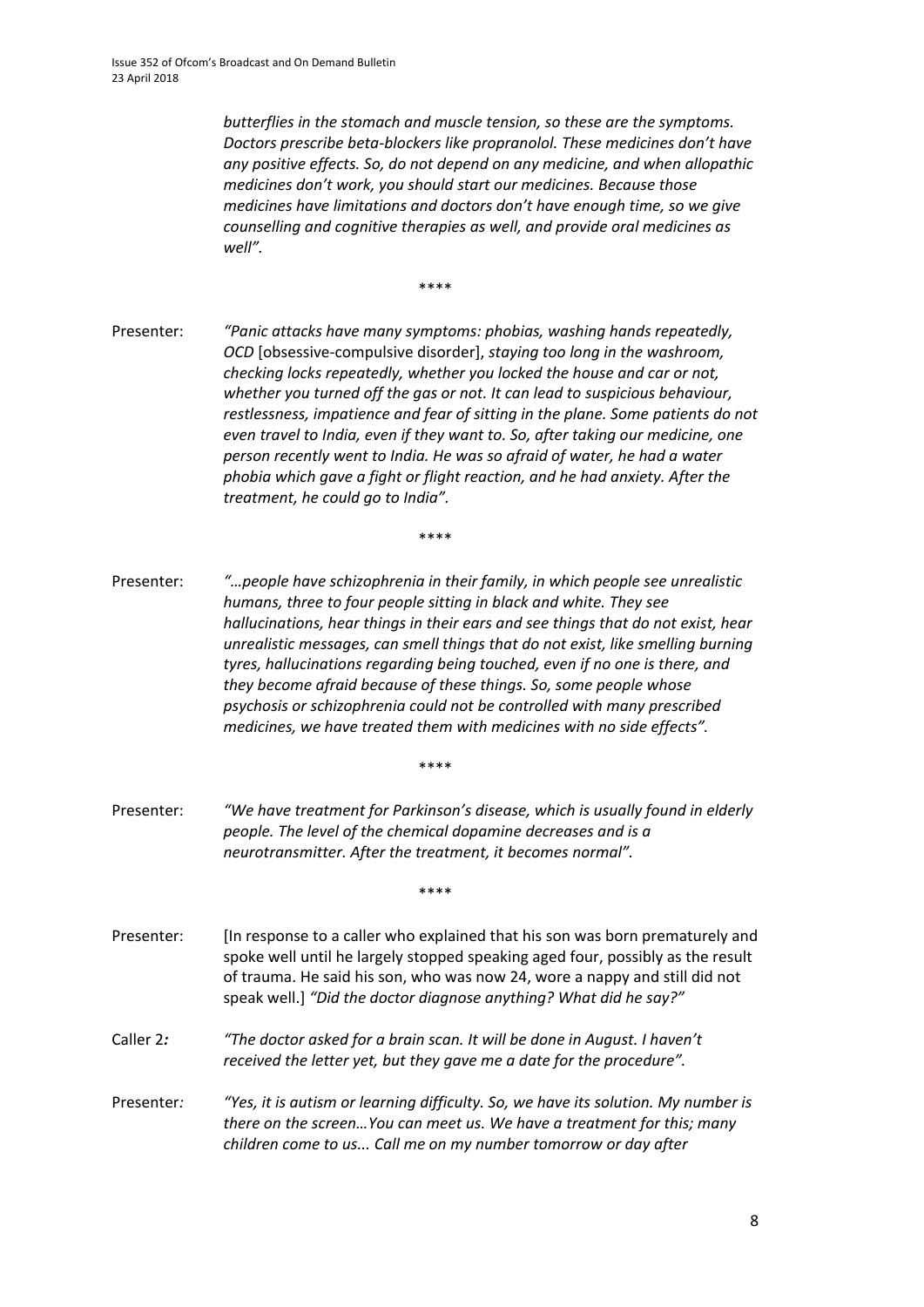*tomorrow…You can call from 11 in the morning to seven or eight in the evening…"*

\*\*\*\*

- Caller 3*: "My age is 58…The problem is my neck pains, when I stretch…It has been 15 days. I went for massage and physiotherapy. When I take medicine, the pain goes away, but it starts again…".*
- Presenter: *"...Note down my number…we will meet and see what the exact problem is".*
- Caller 3*: "Can't you tell right now, what is the problem?"*
- Presenter: *"No, we can't tell right now. Until then you can take* [product name] *and can take an ointment also...You can apply it and drink it".*

\*\*\*\*

- Presenter: [speaking to a caller who says her 82 year-old husband has had a stroke and now has difficulty talking] *"…the nerve gets damaged, as it is related to the tongue. Does he have diabetes and blood pressure?"*
- Caller 4: *"Yes, the doctors said he has diabetes…Would your treatment be helpful?"*
- Presenter: *"Yes, it would definitely be advantageous. We need to regenerate the damaged nerve. Then it would be advantageous. Diet also has to be controlled to control diabetes".*
- Presenter: *"Did you write the number?"*
- Caller 4: *"Yes, yes. I'll note down the number. But when can you come down to check?"*
- Presenter: *"Please call me tomorrow. I will tell you after checking my diary".*
- Caller 4: *"Okay, would you be able to come home?"*

Presenter: *"Yes I can".*

\*\*\*\*

Presenter: *"…For those who cannot walk, eat, and are very old, home visit facility is also available. You can call us to fix an appointment. Today, we can meet after 5pm in London as well. And people are present seven days a week in our clinic, so you can call us, ask us for a visit, we will consult, and then we will start the treatment".*

\*\*\*\*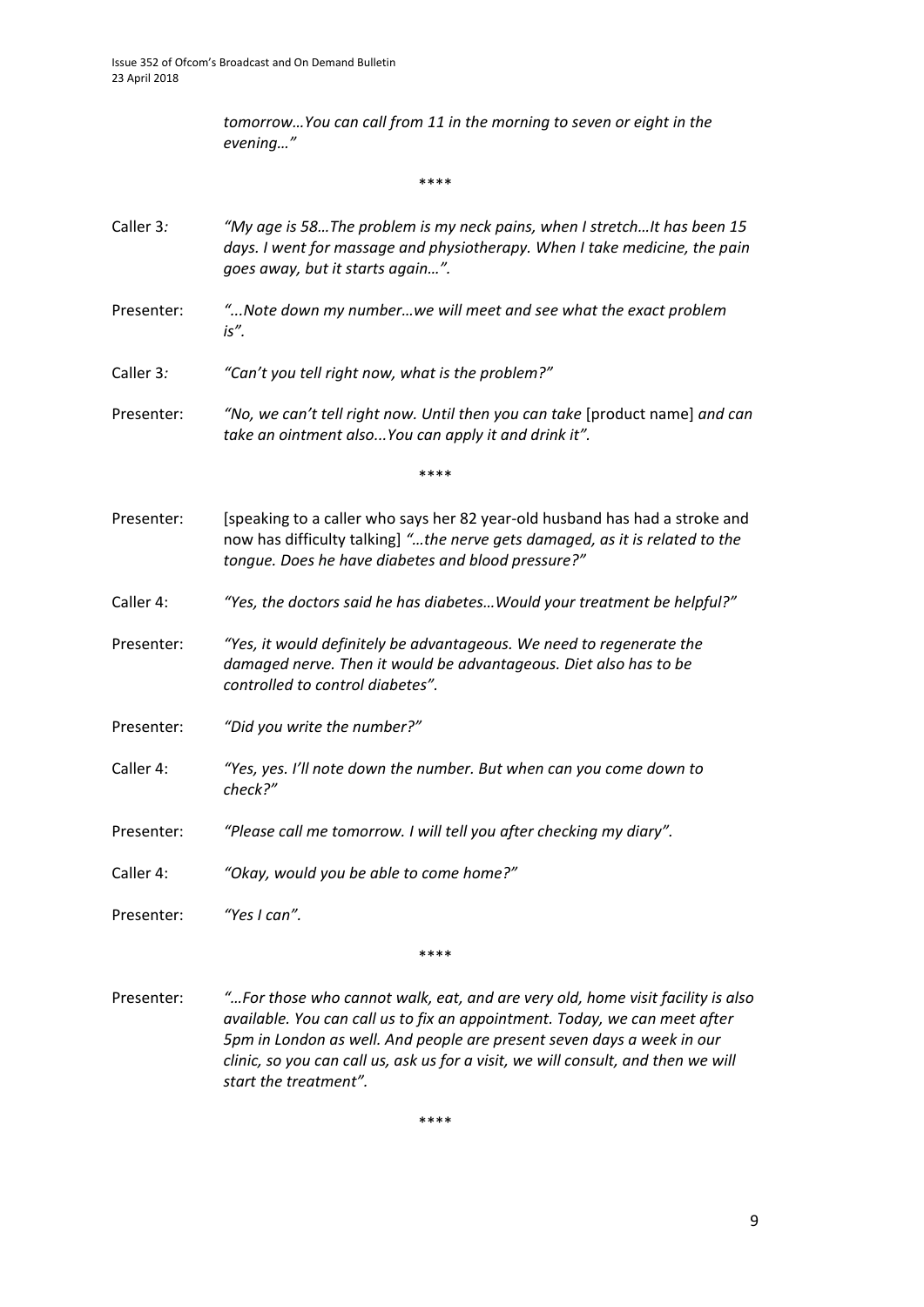Issue 352 of Ofcom's Broadcast and On Demand Bulletin 23 April 2018

Presenter: *"If we talk about lung problems, they include allergies, which cause bronchospasm, in which the food pipe becomes smaller, one cannot inhale and exhale properly. When the mucus is formed, the doctors give inhalers in bronchodilators. There are different kind of inhalers available, like blue, pink, etc, which are beneficial, but they are temporary. Our medicine cures permanently; you have to come and meet us".*

\*\*\*\*

Presenter: *"There is treatment for pre-diabetes as well and it can be reversed. Please contact me… So, migraine also has a permanent cure. My wife also had migraines, but she is completely cured now. If any of you also have this problem, it can be treated".*

\*\*\*\*

Presenter: *"Common surgical disorders can be treated without operation. Some people are afraid of operations, so kidney stone, gall bladder stone, piles, moles, which can bleed and sometimes come again even after treatment. Such things can be cured with medicines and creams".*

\*\*\*\*

Presenter: *"There is treatment available for benign prostate enlargement. People can come for cancer prostate treatment; some people also come for its treatment. You can take medicines from your doctor as well as from us. There is no bad reaction or side effects".*

\*\*\*\*

Presenter: *"Polycystic ovary disease also increases the weight. It is common in women and teenage girls. It also causes infertility, for which doctors prescribe metformin, which is a medicine for diabetes and doesn't have any effect. In fact, it causes infertility and increases weight, causes acne on the face, neck and back, so it is also treatable… you can order medicines or come to meet us".*

\*\*\*\*

Presenter: *"So, many couples come who have infertility problems. We talked about polycystic ovary disease; it is also responsible for infertility… Secondly, women get endometriosis in the endometrium membrane, which is outside the uterus, in the colon and in the intestine, and can cause painful periods, painful intercourse, infertility, abnormal bleeding, like having continuous periods, bleeding between two menstrual cycles, and it can cause infertility. Treatment for this is also possible. The Fallopian tubes also get blocked due to endometriosis, because of which the secreted sperm cannot go ahead and it results in infertility. So, fertility increases after treatment. Fibroid is also common; it develops in the uterus, which can lead to miscarriage as the child cannot develop properly. Due to which a woman cannot give birth. Periods are also affected by stress and tension. Sperm production also gets*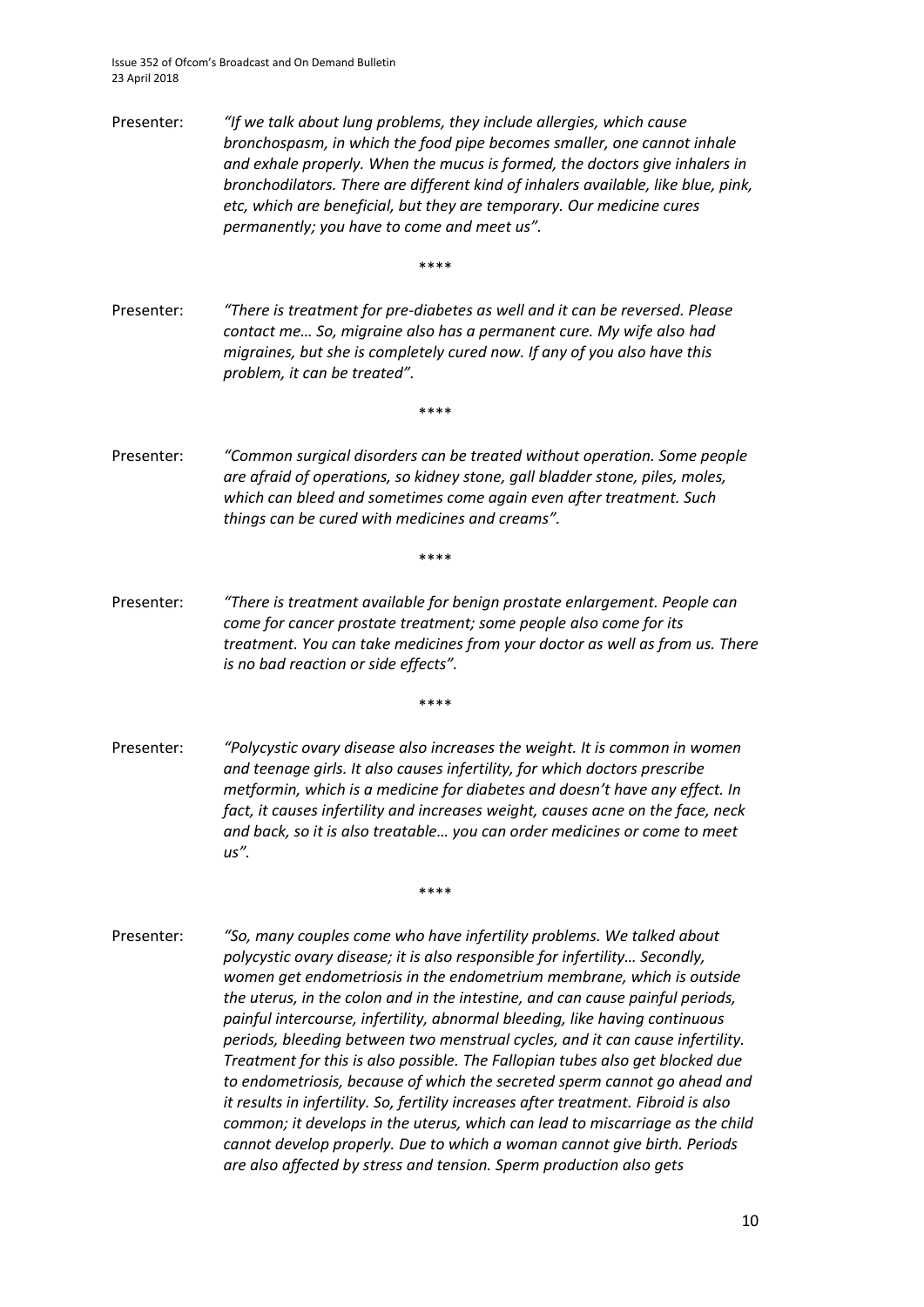*affected...Some men have less or no sperm, it can be the reason for infertility…Infertility can be caused if a person has no motility or mobility, doesn't run, is too thin, or it could be hereditary. Treatment is also possible. Diseases like varicocele or hydrocele are also the causes of infertility. Hypergonadotropic hypogonadism is also the cause of infertility. Whatever the problem is, there are treatments available, after which fertility becomes normal. People wait to have kids for three years, four years, five years, ten years, and with increased age infertility becomes an issue. Family members, in-laws, and the couple get worried about it. It is treatable. Even if IVF fails, you can meet us. Sometimes after treatment, natural conception increases and the chances of IVF also gets better. IVF is not even needed at times. So, please pass on the number to people who might need it..."*

\*\*\*\*

Presenter: *"Mental fatigue is also common. People feel tired because of mental pressures. Some symptoms are hopelessness, confusion, low self-confidence, or diseases like multiple sclerosis or ulcerative colitis, due to which there is loss of appetite, increase in appetite, or acidity. Treatment for this is also possible".*

\*\*\*\*

Presenter: *"Bladder problems and cystitis cause problems in the summer, like burning in urine and the person has to go to toilet many times, and this infection doesn't go away easily. Even after taking antibiotics. So it can be cured by taking alternative treatment".*

\*\*\*\*

Presenter: *"You can take our treatment for breast tumour and cancer. You can come to us for consultation along with the medicines you are taking at the moment. Our head office is in Milton Keynes, where I am available seven days a week. Sometimes, I visit Birmingham and Manchester fortnightly; those who don't want to travel a lot can meet there".* 

\*\*\*\*

Presenter: *"The internal walls of the veins become weak and it causes swelling in the veins. It turns into varicose ulcer and varicose eczema that causes itching. We have the solution, so you can call us. We treat various veins, arteries, and cardiovascular diseases".*

\*\*\*\*

Presenter: *"When a boy becomes a man and a girl becomes a woman, there are several hormonal changes. In this oil secretion gland, sebum expands and sebum is secreted, and it causes acne, blackheads and whiteheads. Doctors prescribe antibiotics like tetracycline, but they are not effective".*

\*\*\*\*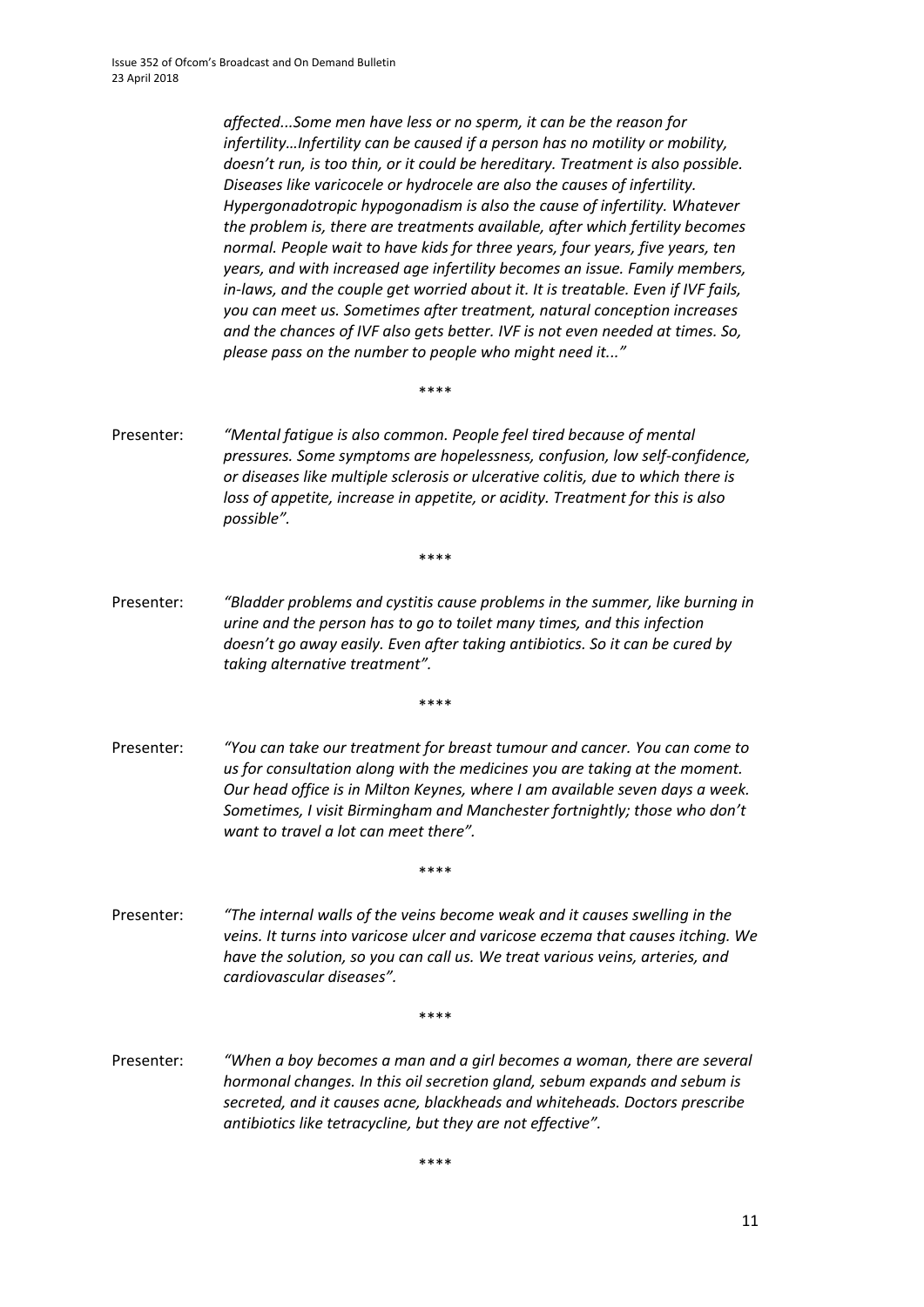| Caller 7:  | "Doctor, my wife is in so much pain. I have constant pain sometimes in the<br>throat. Please tell me a solution for this".                                                                                                                                                                                               |  |  |  |
|------------|--------------------------------------------------------------------------------------------------------------------------------------------------------------------------------------------------------------------------------------------------------------------------------------------------------------------------|--|--|--|
| Presenter: | "Does your wife worry about something?"                                                                                                                                                                                                                                                                                  |  |  |  |
| Caller 7:  | "Worry? Yes, yes, she worries a lot".                                                                                                                                                                                                                                                                                    |  |  |  |
| Presenter: | "Okay, it might fibromyalgia, which causes pain in different parts of the<br>bodyWe have a solution for it".                                                                                                                                                                                                             |  |  |  |
| Caller 7:  | "doctors have done x-rays and said there is a small lump in the throat".                                                                                                                                                                                                                                                 |  |  |  |
| Presenter: | "Okay, a lump in the throat. It is different; the pain is not due to that. So,<br>both these things go together".                                                                                                                                                                                                        |  |  |  |
| Caller 7:  | "Yes, sometimes she has pain in the ear, sometimes in the shoulders,<br>sometimes in the joints, and she gets fever and pain in the abdomen as well.<br>She still has fever".                                                                                                                                            |  |  |  |
| Presenter: | "Does she cry?"                                                                                                                                                                                                                                                                                                          |  |  |  |
| Caller 7:  | "Yes".                                                                                                                                                                                                                                                                                                                   |  |  |  |
| Presenter: | "Got it, she gets emotional You can note down my number the numbers<br>are mentioned on the screenit is [reads out the number]".                                                                                                                                                                                         |  |  |  |
|            | [After ending the phone call, the Presenter continues] "fibromyalgia is also<br>called chronic fatigue syndrome there is pain in different parts and it also<br>causes anxiety and mental health issues. Women suffer from this. Their<br>husbands also get worried about it. If you know anyone like this, contact us". |  |  |  |
|            | ****                                                                                                                                                                                                                                                                                                                     |  |  |  |
| Presenter: | "Psoriasis is a psychosomatic disease. It only happens to 1% of people. One<br>out of 100 people have high levels of keratin. We have treatment for this as<br>well".                                                                                                                                                    |  |  |  |
|            | Ofcom considered this material raised potential issues under the following Code rule:                                                                                                                                                                                                                                    |  |  |  |

Rule 2.1 "Generally accepted standards must be applied to the contents of television…services so as to provide adequate protection for members of the public from the inclusion in such services of harmful…material".

Ofcom also requested information from the Licensee about any commercial arrangements associated with the references in the programme to the presenter's private business, a homeopathic clinic. Based on the information provided, we considered that the above material also raised potential issues under the following Code rules:

Rule 9.4 "Products, services and trade marks must not be promoted in programming".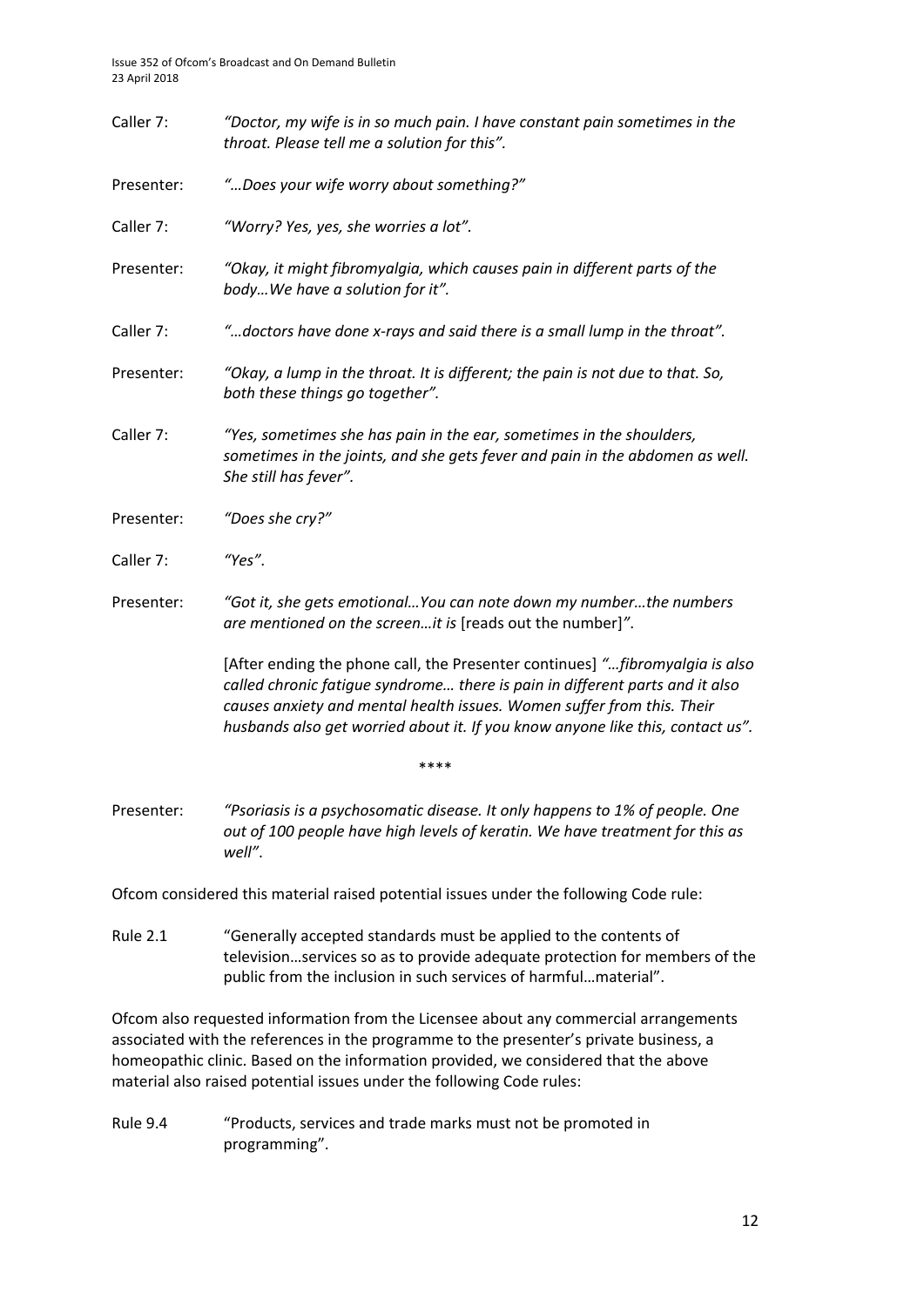- Rule 9.5 "No undue prominence may be given in programming to a product, service or trade mark. Undue prominence may result from:
	- the presence of, or reference to, a product, service or trade mark in programming where there is no editorial justification; or
	- the manner in which a product, service or trade mark appears or is referred to in programming".

We therefore sought comments from the Licensee on how the programme complied with these rules.

#### **Response**

The Sikh Channel said that after Ofcom made it aware of the complaint it withdrew any further programmes which featured the presenter. It also said that it had "no plans to make any further such broadcast with [the presenter] or any programming of its kind".

The Licensee said that the presenter "only appeared in [the programme] subject to him adhering to Ofcom standards" and that he was expected to adhere to the Code. The Licensee acknowledged that this had not happened and added "that it should not have taken a complaint from Ofcom for [it] to react" and that it "should have been more vigilant".

The Sikh Channel said that there was background context to the programme, namely that: "The broadcast was in Punjabi. Its audience is primarily elderly and ethnic who understand in the UK the necessity of checking anything to be ingested as medicine – to be subject to a visit to a GP". The Sikh channel also noted that the "audience…has a perhaps higher regard for homeopathy than a purely western audience" and that it did "not believe in western medicine being the only route to good health". The Licensee added that the presenter is "highly regarded at least overseas".

However, the Sikh Channel also acknowledged that "homeopathic medical praise should always be accompanied by the need for a GP's view first before embarking on any non western treatment not recommended by the NHS". The Licensee said that it had been "caught between the broadcast being for both a UK audience and an online audience also in the Punjab, India". The Sikh Channel said that the "chasm between India and the UK here was not properly grasped" and that it recognises "that our duty is to Ofcom in the UK and our UK audience".

The Licensee acknowledged that "a key failure" in this case was that it did not advise its audience to seek the opinion of a GP about "any medicine not prescribed by a GP". It added that the channel "always recommends" that viewers should consult their GP before taking any medication. It also said that the presenter "should have been challenged throughout his commentary on the primacy as he put it of homeopathy" and that "there should have been a warning to viewers that his views were his own, not endorsed by the channel".

The Sikh Channel added that it recognised the presenter's promotion of his own services was "a breach of [Rule] 9.4".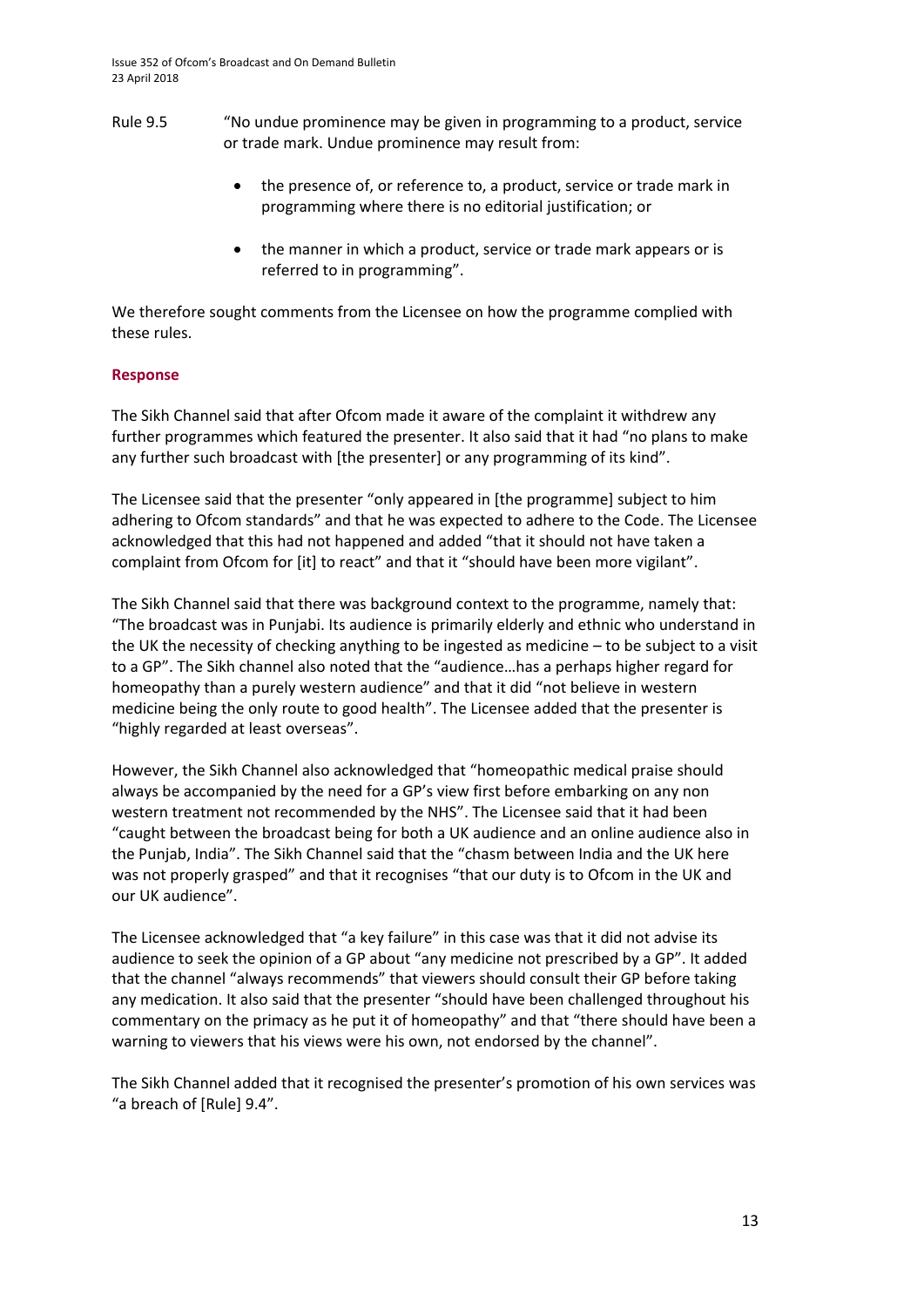Issue 352 of Ofcom's Broadcast and On Demand Bulletin 23 April 2018

#### **Decision**

Reflecting our duties under the Communications Act 2003<sup>1</sup>, Section Two of the Code requires that generally accepted standards are applied so as to provide adequate protection for members of the public from the inclusion of harmful and/or offensive material. In addition, Section Nine of the Code requires that there is a distinction between advertising and editorial content.

#### Rule 2.1

Rule 2.1 requires, among other things, that generally accepted standards are applied to the content of television services so as to provide adequate protection from the inclusion in such services of harmful material.

Ofcom has taken account of the audience's and the broadcaster's right to freedom of expression, as set out in Article 10 of the European Convention on Human Rights. Ofcom must seek an appropriate balance between ensuring members of the public are adequately protected from material that may be harmful and the right to freedom of expression.

The broadcaster's right to freedom of expression allows it to discuss, within programmes, the perceived benefits of alternative and complementary medicine. Programmes may also provide lifestyle and health advice. However, to comply with the Code, broadcasters must ensure that they provide adequate protection to their audiences if programmes contain potentially harmful material.

In *Live: Herbal Medicine*, the presenter discussed a number of medical conditions and their various symptoms. In relation to a number of these conditions, the presenter dismissed, without challenge, the effectiveness of some conventional licensed medicines that are generally prescribed. For example, in relation to *"beta-blockers like propranolol"*, the presenter stated that *"*[t]*hese medicines don't have any positive effects. So, do not depend on any medicine, and when allopathic medicines don't work, you should start our medicines"*. Further, in relation to *"polycystic ovary disease"*, the presenter stated that *"*[i]*t also causes infertility, for which doctors prescribe metformin, which is a medicine for diabetes and doesn't have any effect. In fact, it causes infertility and increases weight, causes acne on the face, neck and back…"*. In relation to *"psychosis or schizophrenia"*, the presenter stated that *"some people* [whose conditions] *could not be controlled with many prescribed medicines, we have treated…with medicines with no side effects"*. In another example, the presenter stated that, in relation to hormonal changes resulting in acne, *"*[d]*octors prescribe antibiotics like tetracycline but they are not effective"*.

In other cases, the presenter either acknowledged that there were benefits in conventional medicine, but implied that homeopathic remedies were more effective, or simply referred to homeopathic remedies as a cure for particular ailments. For example, in the relation to *"lung problems"*, the presenter stated that *"the doctors give inhalers in bronchodilators…which are beneficial, but are temporary. Our medicine cures permanently; you have to come and meet us"*. Further, in relation to *"Parkinson's disease"*, the presenter stated that *"*[w]*e have treatment…The level of the chemical dopamine decreases and is a neurotransmitter. After the treatment, it becomes normal"*. Similarly, in relation to *"bladder problems"*, the

**<sup>.</sup>** <sup>1</sup> <http://www.legislation.gov.uk/ukpga/2003/21/section/319>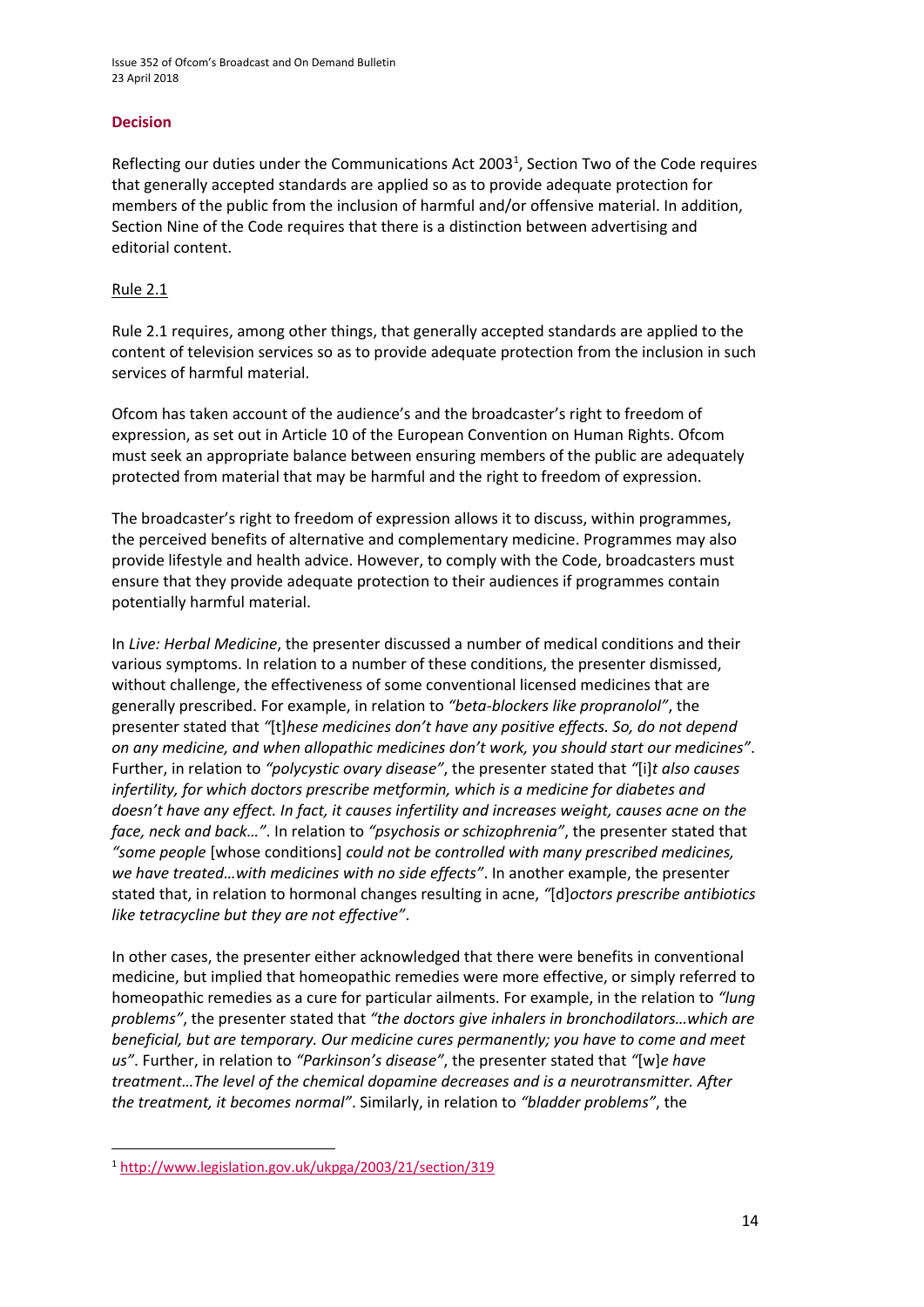presenter stated that, *"even after taking antibiotics…it can be cured by taking alternative treatments"*.

The presenter also appeared to diagnose conditions based on a brief discussion of symptoms, without physical examination or full knowledge of an individual's medical history. He then went on to give advice and recommend treatment based on his diagnosis. For example, in relation to one caller who was still awaiting a brain scan and medical diagnosis for their son, the presenter stated *"…it is autism or learning difficulty. So, we have its solution…We have a treatment for this; many children come to us"*.

In none of the examples did the presenter advise viewers to first consult their GP before taking the homeopathic remedies suggested. In a number of cases, this caveat was missing even when the presenter acknowledged that viewers might already be taking conventional medicine, for example, in relation to *"breast tumour and cancer"*, where the presenter stated that *"you can come to us for consultation along with the medicines you are taking at the moment"*.

Ofcom acknowledges that homeopathy is an established form of complementary or alternative medicine that is widely practised. We also acknowledged the Sikh Channel's comment that its audience may be more likely to have an interest in homeopathy. Our role is not to judge the merits of different systems of medicine, but to ensure that viewers are protected from potential harm in programmes.

It is for the Licensee to decide how it ensures that the material it broadcasts provides adequate protection for its viewers from potential harm. In considering the potential for harm, Ofcom takes into account a number of factors, such as: the severity of the situation; whether the material was targeted at a particularly vulnerable audience; and whether the claims were made by a speaker who is portrayed as having authority. We also take into account factors such as the absence of a range of information or views, and advice based on limited information<sup>2</sup>.

In this case, the presenter claimed to be able to treat a number of serious illnesses and conditions, including cancer, schizophrenia, heart conditions and Parkinson's disease. He directly addressed viewers who were unwell, and therefore potentially vulnerable, and encouraged them to make appointments to see him. We took into account the Licensee's representations, that the presenter is "highly regarded…overseas", and that there was no challenge to any of his claims (or his dismissal of conventional medicine), which may have reinforced the sense that he was an authoritative speaker.

Ofcom was also concerned that the programme appeared to directly encourage viewers to follow the presenter's advice without first consulting their own GP or seeking appropriate independent medical advice. While we took into account the Licensee's representations, that the audience of this particular programme would have likely understood the "necessity of checking [with a GP] anything to be ingested as medicine", this assumption was not, in Ofcom's view, sufficient to protect viewers from harm. As acknowledged by the Licensee, a

**.** 

<sup>2</sup> Ofcom has since published research *Health and wealth claims in programming: audience attitudes to potential harm*, setting out audience views on the potential harm arising from programmes involving health or wealth claims (see https://www.ofcom.org.uk/ data/assets/pdf file/0016/104650/Health[claims-report.pdf](https://www.ofcom.org.uk/__data/assets/pdf_file/0016/104650/Health-claims-report.pdf) ) and guidance based on that research at: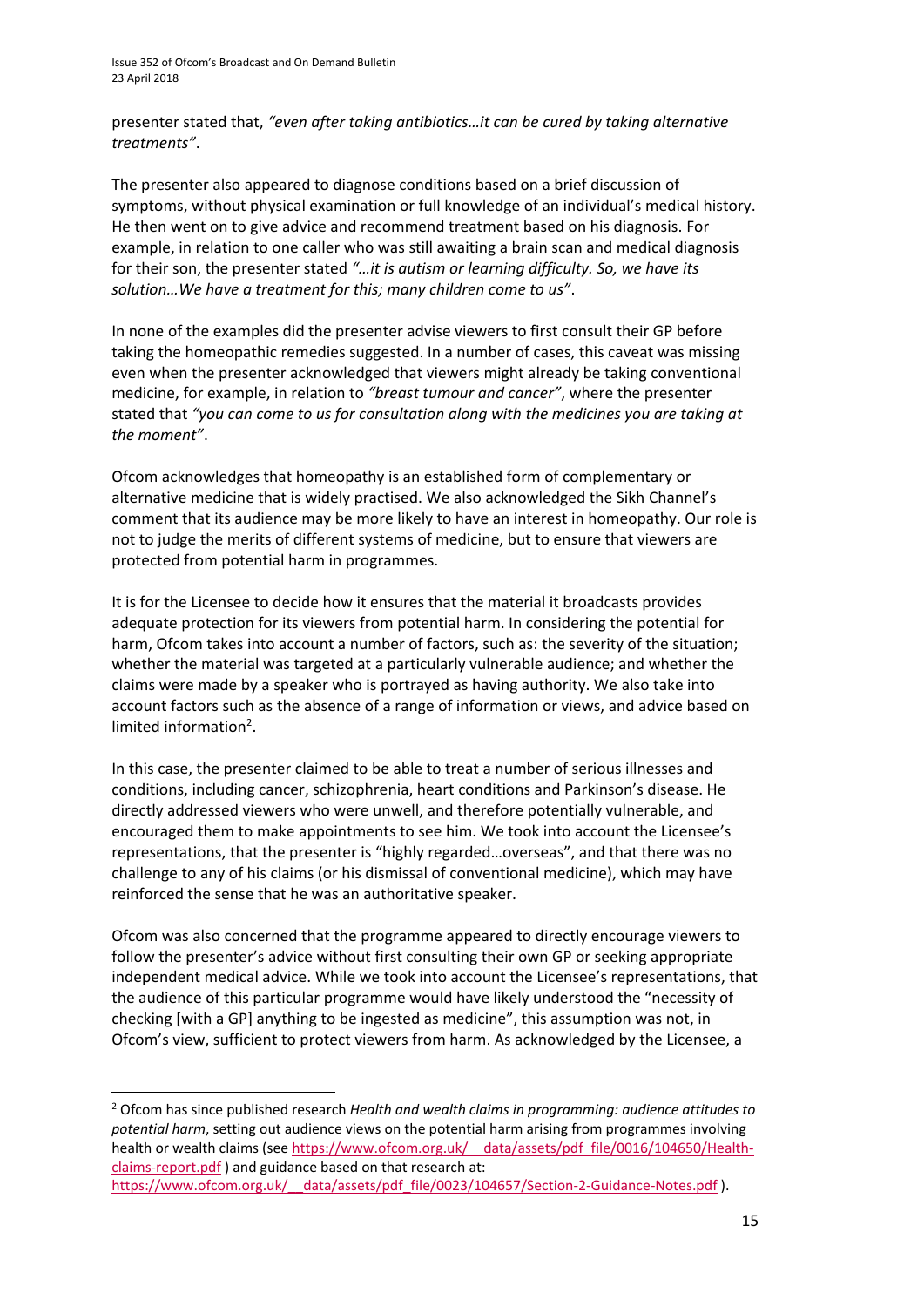"key failure" of the programme was not advising the audience to consult a GP "before embarking on any non-Western treatment not recommended by the NHS".

Ofcom's view is therefore that generally accepted standards had not been applied to the Sikh Channel's content so as to provide adequate protection from harmful material, in breach of Rule 2.1 of the Code.

### Rule 9.4

Rule 9.4 requires that products, services and trade marks are not promoted in programming. Ofcom's Guidance<sup>3</sup> on this rule explains that, "where a reference to a product or service features in a programme…the extent to which a reference will be considered promotional will be judged by the context in which it appears...".

In this case, the presenter discussed medical conditions raised by viewers who had called the studio telephone number in response to the message, *"Live: Herbal Medicine – To take part in the show please call:* [studio telephone number]*",* which was shown in text throughout most of the programme. However, contact numbers for the presenter's own business were also provided verbally and shown in text at the bottom of the screen, for which there did not appear to be an editorial reason. The presenter not only discussed various medical conditions raised by callers but regularly solicited business in his capacity as a homeopath, by encouraging viewers to use the contact numbers shown. In Ofcom's view, such messages appeared to serve no purpose other than to promote the presenter's private business. We took into account that the Licensee recognised in its representations that the presenter's promotion of his own services was "a breach of [Rule] 9.4".

Ofcom's view is therefore that the references to the presenter's business were in breach of Rule 9.4 of the Code.

### Rule 9.5

Rule 9.5 requires that references to products, services or trade marks in programming must not be unduly prominent. Undue prominence may result from such references where there is no editorial justification or from the manner in which they are referred to. Ofcom's published guidance<sup>4</sup> relating to undue prominence makes clear that "whether a product, service or trade mark appears in a programme…there must be editorial justification for its inclusion. The level of prominence given to a product, service or trade mark will be judged against the editorial context in which the reference appears".

Throughout most of *Live: Herbal Medicine* numerous references were made to the presenter's profession and his business, for which contact details were provided, both by the presenter verbally and also in text which appeared at the bottom of the screen. As noted above, viewers were invited by the presenter to contact him for private appointments outside the programme. Ofcom considered that the presenter's services, provided by him in the course of his own business outside the programme, were given undue prominence, in circumstances where there did not appear to be any editorial justification for this.

**.** 

<sup>3</sup> <http://stakeholders.ofcom.org.uk/binaries/broadcast/guidance/831193/section9.pdf>

<sup>4</sup> See footnote 3.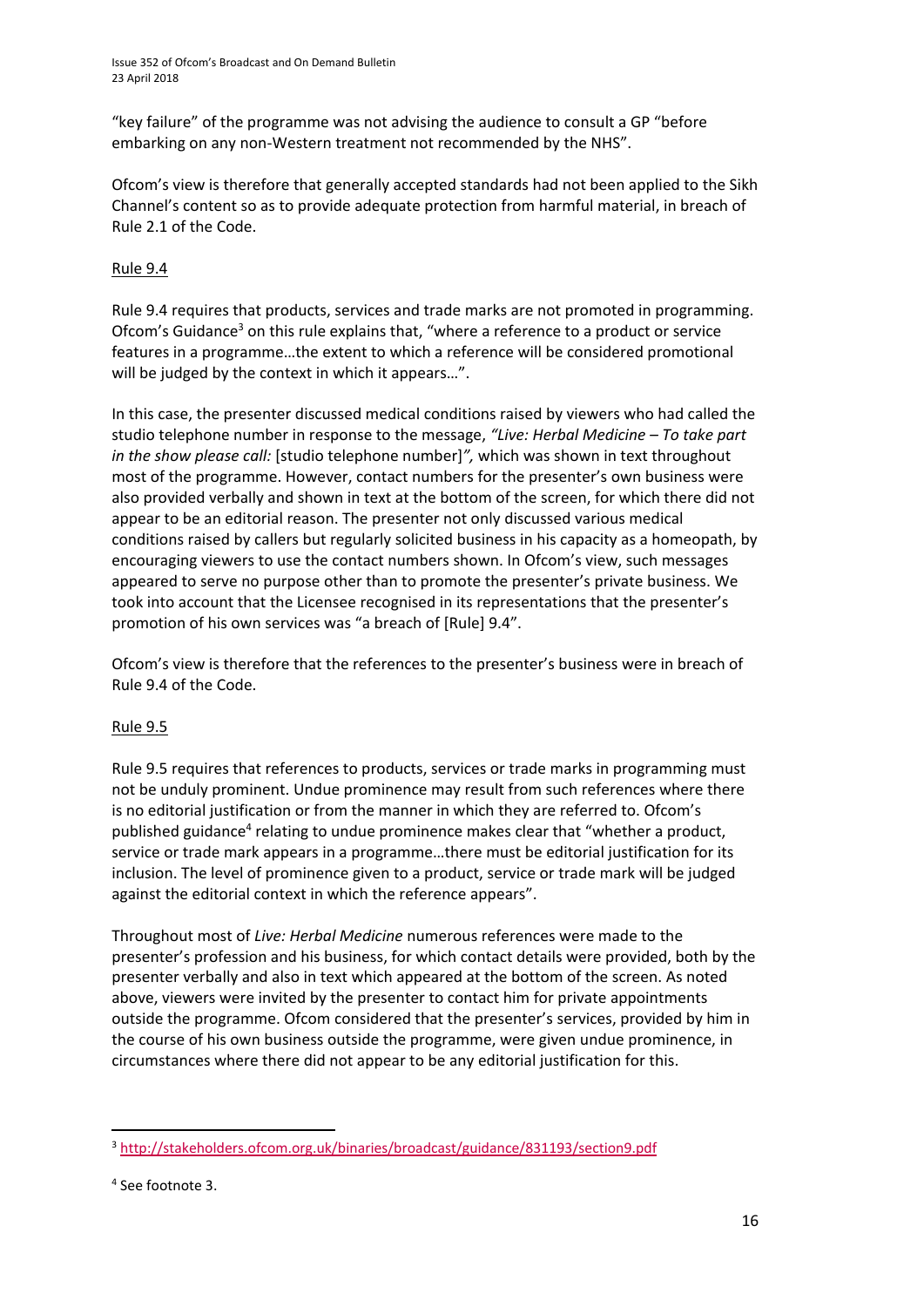Ofcom's view is therefore that the references to the presenter's services were unduly prominent, in breach of Rule 9.5 of the Code.

#### Conclusion

Ofcom acknowledged the steps the Licensee said it had taken as a result of this broadcast. However, we remind the Licensee that, under the terms of its Ofcom broadcast licence, it is responsible for ensuring the material it broadcasts complies with the Code and that it must have in place sufficiently robust compliance procedures.

#### **Breaches of Rules 2.1, 9.4 and 9.5**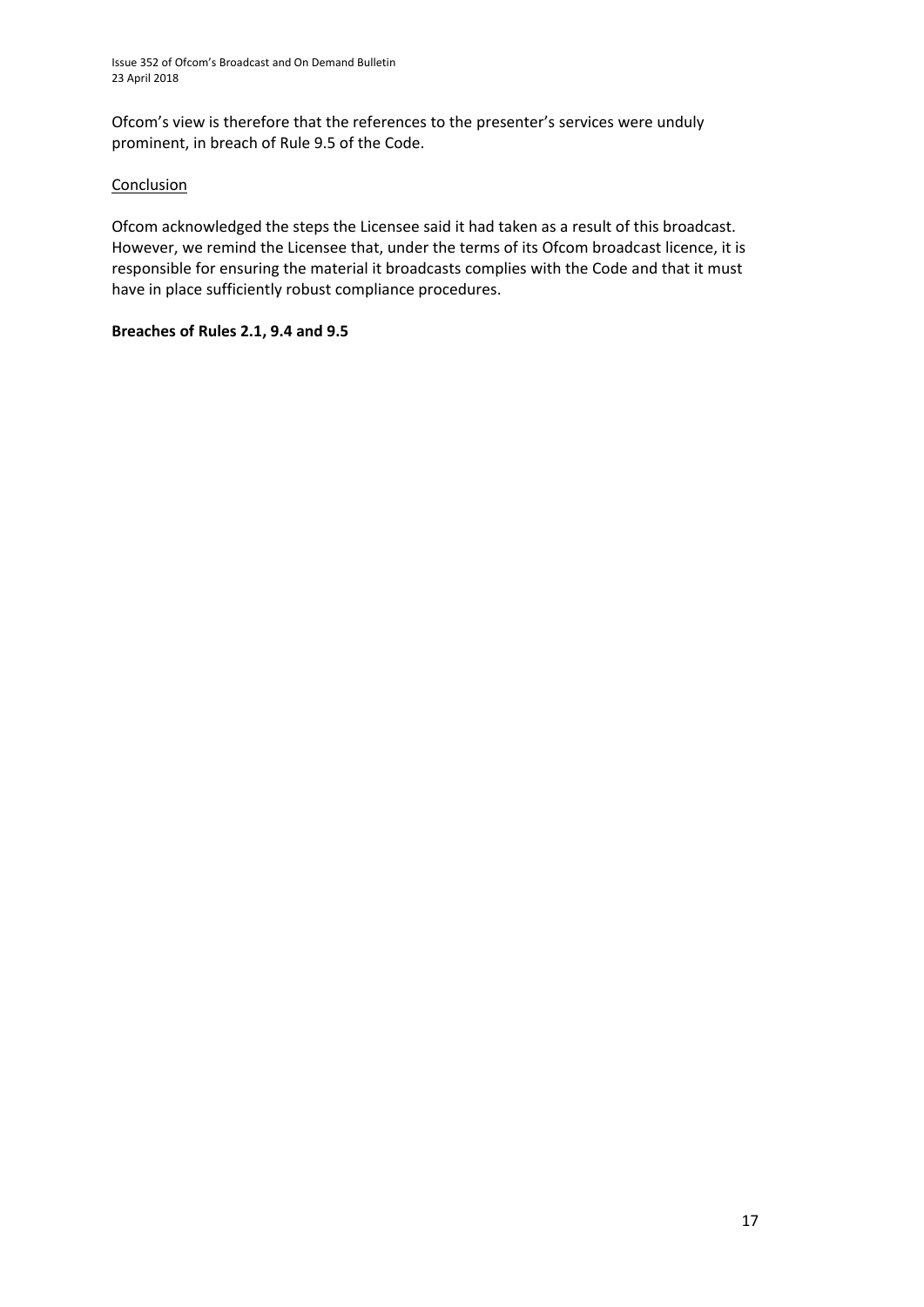# **Broadcast Licence Conditions Cases**

### In Breach

# **Provision of information: Diversity in Broadcasting**  *Various licensees*

### **Introduction**

Ofcom has a statutory duty under the Communications Act 2003 to take all such steps, as we consider appropriate, for promoting equality of opportunity in relation to employment and training by broadcasters, in terms of three of the 'protected characteristics' in the Equality Act 2010: gender, racial group and disability.

We wrote to all radio licensees in November 2017 requiring them to submit information to Ofcom in relation to the number of people employed in connection with the provision of their broadcast service, the numbers of freelancers working for them and the number of days per year for which they are licenced to broadcast. This information was to determine if the licensees met the threshold<sup>1</sup> requiring them to complete a more detailed questionnaire on their employees and equal opportunities arrangements.

We requested this information in accordance with the Licence Condition 9(1) "General provision of information to Ofcom" which states:

"The Licensee shall furnish to Ofcom in such manner and at such times as Ofcom may reasonably require such documents, accounts, returns, estimates, reports, notices or other information as Ofcom may require for the purpose of exercising the functions assigned to it by or under the 1990 Act, the 1996 Act, or the Communications Act…".

Failure by a licensee to submit this information when required represents a breach of a broadcast licence, as it means that Ofcom may be unable properly to carry out its regulatory duties. Licensees were given a final deadline of 24 November 2017 to submit the required information.

### **In Breach**

**.** 

The following licensees failed to submit the required information. These licensees have therefore been found in breach of Licence Condition 9(1) of their Community Radio licence.

| Licensee                        | <b>Service Name</b>                | Licence Number |
|---------------------------------|------------------------------------|----------------|
| 3TFM Community Radio for Health | 3TFM Community Radio for<br>Health | CR000141       |
| Awaaz Radio Limited             | Awaaz Radio                        | CR000208       |

 $1$  Licensees employing more than 20 people in connection with the provision of their licensed services and authorised to broadcast for more than 31 days a year.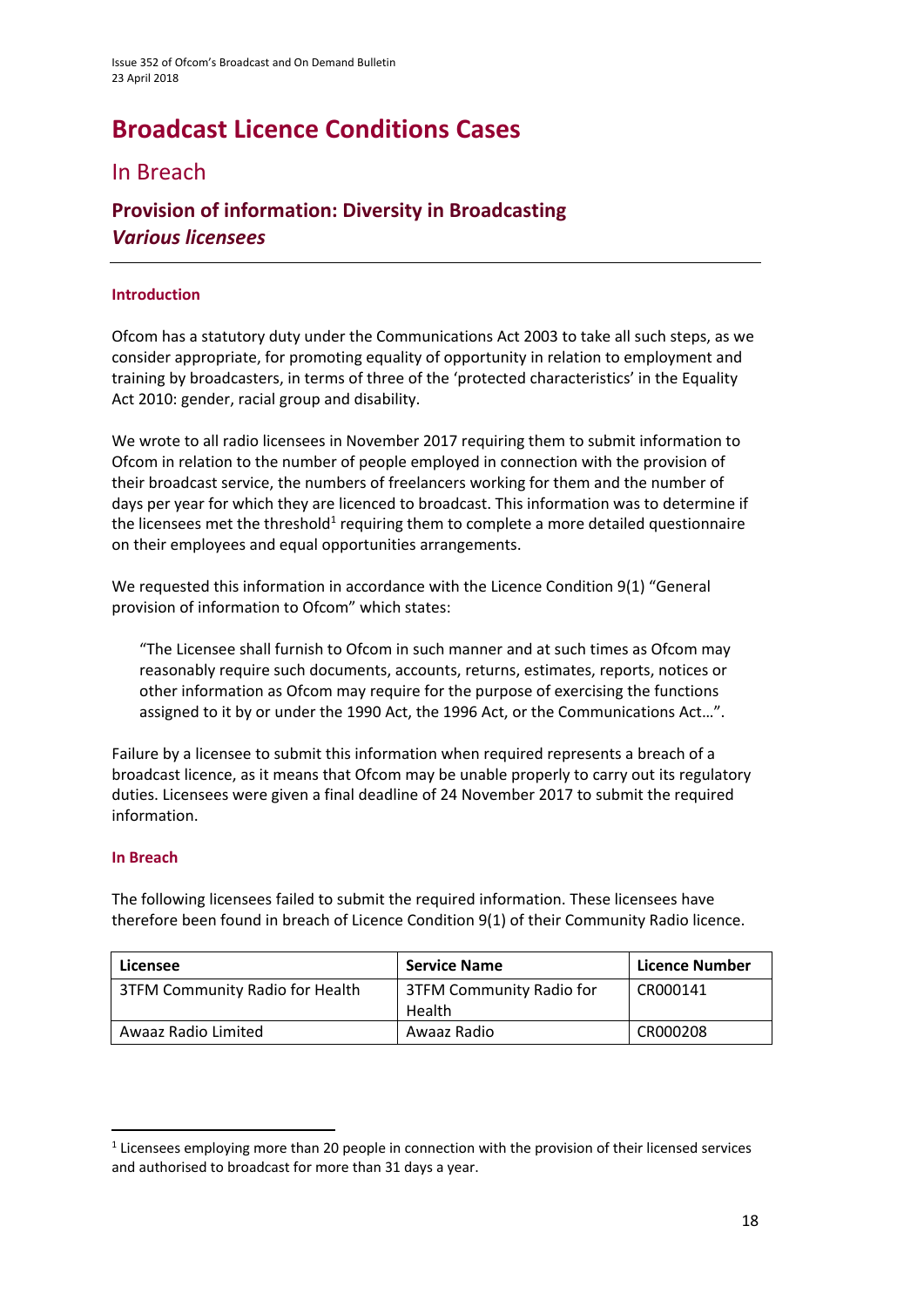# **Investigations Not in Breach**

Here are alphabetical lists of investigations that Ofcom has completed between 2 and 15 April 2018 and decided that the broadcaster or service provider did not breach Ofcom's codes, rules, licence conditions or other regulatory requirements.

Investigations conducted under the Procedures for investigating breaches of content standards for television and radio

| Programme              | <b>Service</b> | Transmission<br>date | <b>Categories</b>              |
|------------------------|----------------|----------------------|--------------------------------|
| Frances and<br>Friends | Sonlife        | 11/11/2017           | Race<br>discrimination/offence |

For more information about how Ofcom conducts investigations about content standards on television and radio programmes, go to:

https://www.ofcom.org.uk/ data/assets/pdf\_file/0020/55109/breaches-content[standards.pdf](https://www.ofcom.org.uk/__data/assets/pdf_file/0020/55109/breaches-content-standards.pdf)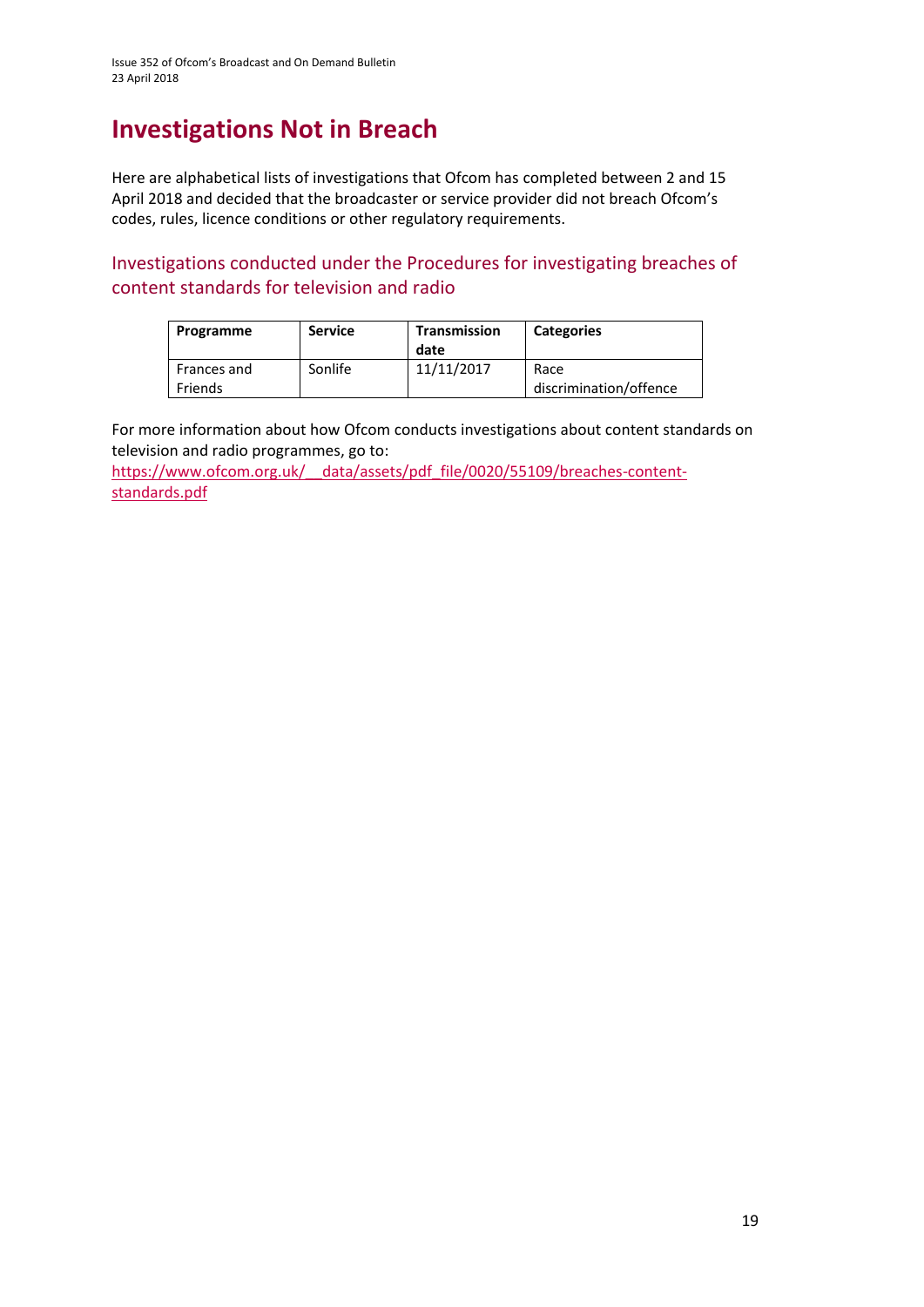# **Complaints assessed, not investigated**

Here are alphabetical lists of complaints that, after careful assessment, Ofcom has decided not to pursue between 2 and 15 April 2018 because they did not raise issues warranting investigation.

### Complaints assessed under the Procedures for investigating breaches of content standards for television and radio

| Programme               | <b>Service</b>          | <b>Transmission Date</b> | <b>Categories</b>      | <b>Number of</b> |
|-------------------------|-------------------------|--------------------------|------------------------|------------------|
|                         |                         |                          |                        | complaints       |
| The 80s No Repeat       | Absolute 80s            | 29/03/2018               | Race                   | 1                |
| Guarantee               |                         |                          | discrimination/offence |                  |
| The Christian           | <b>Absolute Classic</b> | 19/03/2018               | Generally accepted     | $\mathbf{1}$     |
| O'Connell Breakfast     | Rock                    |                          | standards              |                  |
| Show                    |                         |                          |                        |                  |
| <b>American Pickers</b> | Blaze                   | 22/03/2018               | Offensive language     | $\mathbf{1}$     |
| Swamp People            | <b>Blaze</b>            | 22/03/2018               | Animal welfare         | $\mathbf{1}$     |
| This is BT Showcase     | <b>BT Showcase</b>      | 03/04/2018               | Generally accepted     | $\mathbf{1}$     |
| HD                      |                         |                          | standards              |                  |
| Season of the Wolf      | <b>CBS Action</b>       | 12/02/2018               | Violence               | $\mathbf{1}$     |
| (trailer)               |                         |                          |                        |                  |
| Ninja Warrior           | Challenge               | 10/04/2018               | Animal welfare         | $\mathbf{1}$     |
| Advertisement           | Channel 4               | 31/03/2018               | Generally accepted     | 1                |
|                         |                         |                          | standards              |                  |
| Are You Autistic?       | Channel 4               | 28/03/2018               | Disability             | 1                |
|                         |                         |                          | discrimination/offence |                  |
| Are You Autistic?       | Channel 4               | 28/03/2018               | Materially misleading  | $\mathbf{1}$     |
| Channel 4 ident         | Channel 4               | 01/04/2018               | Generally accepted     | $\mathbf{1}$     |
|                         |                         |                          | standards              |                  |
| Channel 4 ident         | Channel 4               | 02/04/2018               | Generally accepted     | $\mathbf{1}$     |
|                         |                         |                          | standards              |                  |
| Channel 4 ident         | Channel 4               | 02/04/2018               | Generally accepted     | $\mathbf{1}$     |
|                         |                         |                          | standards              |                  |
| Channel 4 News          | Channel 4               | 16/01/2018               | Due impartiality/bias  | $\mathbf{1}$     |
| Channel 4 News          | Channel 4               | 05/04/2018               | Drugs, smoking,        | $\mathbf{1}$     |
|                         |                         |                          | solvents or alcohol    |                  |
| Channel 4 News          | Channel 4               | 08/04/2018               | Violence               | $\overline{4}$   |
| Gogglebox               | Channel 4               | 30/03/2018               | Gender                 | 5                |
|                         |                         |                          | discrimination/offence |                  |
| Gogglebox               | Channel 4               | 03/04/2018               | Gender                 | $\mathbf{1}$     |
|                         |                         |                          | discrimination/offence |                  |
| Gogglebox               | Channel 4               | 06/04/2018               | Animal welfare         | $\overline{4}$   |
| Gogglebox               | Channel 4               | 06/04/2018               | Offensive language     | $\mathbf{1}$     |
| Hollyoaks               | Channel 4               | 04/04/2018               | Generally accepted     | $\mathbf{1}$     |
|                         |                         |                          | standards              |                  |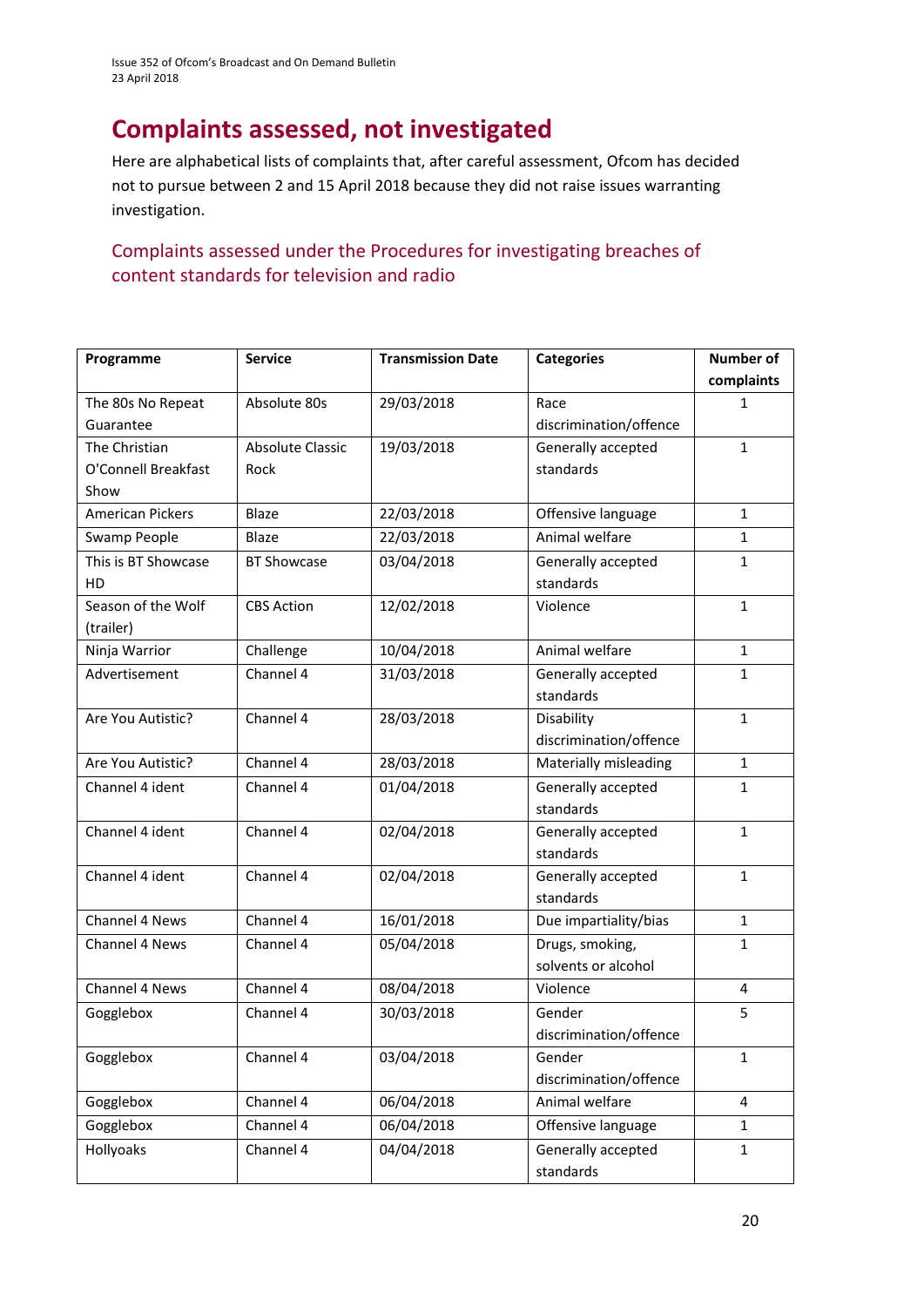| Programme                     | <b>Service</b> | <b>Transmission Date</b> | <b>Categories</b>      | Number of      |
|-------------------------------|----------------|--------------------------|------------------------|----------------|
|                               |                |                          |                        | complaints     |
| Homeland                      | Channel 4      | 08/04/2018               | Generally accepted     | 1              |
|                               |                |                          | standards              |                |
| I Don't Like Mondays          | Channel 4      | 06/04/2018               | Generally accepted     | $\overline{2}$ |
|                               |                |                          | standards              |                |
| I Don't Like Mondays          | Channel 4      | 30/03/2018               | Generally accepted     | $\mathbf{1}$   |
| (trailer)                     |                |                          | standards              |                |
| Lee and Dean                  | Channel 4      | 30/03/2018               | Animal welfare         | 3              |
| Lee and Dean                  | Channel 4      | 30/03/2018               | Generally accepted     | $\mathbf{1}$   |
|                               |                |                          | standards              |                |
| Lee and Dean                  | Channel 4      | 02/04/2018               | Generally accepted     | $\mathbf{1}$   |
|                               |                |                          | standards              |                |
| <b>Russian Spy Assassins:</b> | Channel 4      | 26/03/2018               | Animal welfare         | $\mathbf{1}$   |
| The Salisbury Attack          |                |                          |                        |                |
| <b>Russian Spy Assassins:</b> | Channel 4      | 26/03/2018               | Generally accepted     | $\mathbf{1}$   |
| The Salisbury Attack          |                |                          | standards              |                |
| The Island with Bear          | Channel 4      | 09/04/2018               | Animal welfare         | 5              |
| Grylls                        |                |                          |                        |                |
| The Jewel of the Nile         | Channel 4      | 02/04/2018               | Nudity                 | $\mathbf{1}$   |
| The Job Interview             | Channel 4      | 22/03/2018               | Gender                 | 1              |
|                               |                |                          | discrimination/offence |                |
| The Last Leg                  | Channel 4      | 16/03/2018               | Hatred and abuse       | $\mathbf{1}$   |
| The Million Pound             | Channel 4      | 02/04/2018               | Religious/Beliefs      | $\mathbf{1}$   |
| <b>Holiday Club</b>           |                |                          | discrimination/offence |                |
| Ghost Stories (trailer)       | Channel 4      | 02/04/2018               | Due accuracy           | $\mathbf{1}$   |
| Bargain-Loving Brits in       | Channel 5      | 22/03/2018               | Animal welfare         | 1              |
| the Sun                       |                |                          |                        |                |
| Bargain-Loving Brits in       | Channel 5      | 22/03/2018               | Violence               | $\mathbf{1}$   |
| the Sun                       |                |                          |                        |                |
| Can't Pay? We'll Take         | Channel 5      | 25/03/2018               | Generally accepted     | $\mathbf{1}$   |
| It Away!                      |                |                          | standards              |                |
| Can't Pay? We'll Take         | Channel 5      | 04/04/2018               | Generally accepted     | $\mathbf{1}$   |
| It Away!                      |                |                          | standards              |                |
| <b>Most Shocking Sexist</b>   | Channel 5      | 31/03/2018               | Generally accepted     | $\mathbf{1}$   |
| TV of All Time                |                |                          | standards              |                |
| Paddington 24/7               | Channel 5      | 02/04/2018               | Competitions           | $\mathbf{1}$   |
| The Wright Stuff              | Channel 5      | 25/01/2018               | Generally accepted     | $\mathbf{1}$   |
|                               |                |                          | standards              |                |
| The Wright Stuff              | Channel 5      | 23/03/2018               | Generally accepted     | $\mathbf{1}$   |
|                               |                |                          | standards              |                |
| <b>Undercover: Benefits</b>   | Channel 5      | 29/03/2018               | Generally accepted     | $\mathbf{1}$   |
| Cheat                         |                |                          | standards              |                |
| When Kids Kill                | Channel 5      | 12/04/2018               | Generally accepted     | $\mathbf{1}$   |
|                               |                |                          | standards              |                |
| Red Bull Soap Box             | Dave           | 25/03/2018               | Generally accepted     | $\mathbf{1}$   |
| Racing                        |                |                          | standards              |                |
| Programming                   | Dirty Talk     | 08/08/2017               | Sexual material        | $\mathbf{1}$   |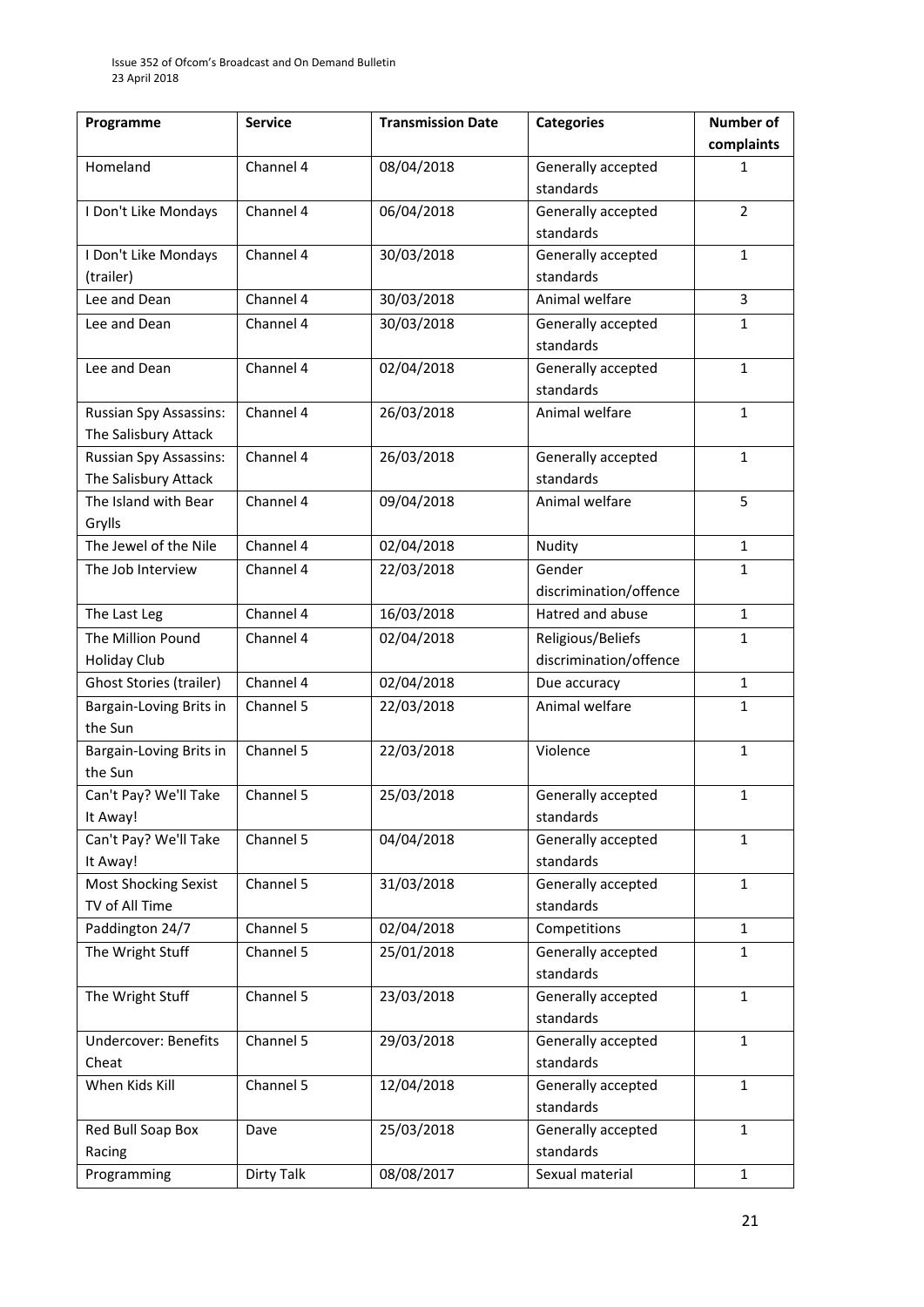| Programme                   | <b>Service</b>       | <b>Transmission Date</b> | <b>Categories</b>               | <b>Number of</b> |
|-----------------------------|----------------------|--------------------------|---------------------------------|------------------|
|                             |                      |                          |                                 | complaints       |
| Born to Kill (trailer)      | Drama                | 25/03/2018               | Scheduling                      | 1                |
| First Dates (trailer)       | E <sub>4</sub>       | 30/03/2017               | Sexual material                 | $\mathbf{1}$     |
| Hollyoaks                   | E4                   | 03/04/2018               | Generally accepted              | $\mathbf{1}$     |
|                             |                      |                          | standards                       |                  |
| Made in Chelsea             | E4                   | 09/04/2018               | Offensive language              | 3                |
| (trailer)                   |                      |                          |                                 |                  |
| <b>Naked Attraction</b>     | E <sub>4</sub>       | 01/03/2018               | Generally accepted              | $\mathbf{1}$     |
|                             |                      |                          | standards                       |                  |
| New Girl                    | E4                   | 30/03/2018               | Scheduling                      | $\mathbf{1}$     |
| Evolution                   | Film4                | 01/04/2018               | Offensive language              | $\mathbf{1}$     |
| <b>Fawlty Towers</b>        | Gold                 | 09/04/2018               | Race                            | 1                |
|                             |                      |                          | discrimination/offence          |                  |
| Programming                 | <b>Heart FM</b>      | 18/03/2018               | Sexual material                 | $\mathbf{1}$     |
| JK & Lucy                   | <b>Heart Radio</b>   | 30/03/2018               | Religious/Beliefs               | 1                |
|                             |                      |                          | discrimination/offence          |                  |
| The Masque of the           | Horror               | 25/03/2018               | Generally accepted              | $\mathbf{1}$     |
| <b>Red Death</b>            |                      |                          | standards                       |                  |
| Stories of the              | <b>Islam Channel</b> | 27/01/2018               | Sexual orientation              | $\mathbf{1}$     |
| Prophets                    |                      |                          | discrimination/offence          |                  |
| Ant and Dec's               | <b>ITV</b>           | 31/03/2018               | Generally accepted              | 4                |
| Saturday Night              |                      |                          | standards                       |                  |
| Takeaway                    |                      |                          |                                 |                  |
| Ant and Dec's               | <b>ITV</b>           | 07/04/2018               | Crime and disorder              | 4                |
| Saturday Night              |                      |                          |                                 |                  |
| Takeaway                    |                      |                          |                                 |                  |
| Ant and Dec's               | <b>ITV</b>           | 07/04/2018               | Generally accepted              | 4                |
| Saturday Night              |                      |                          | standards                       |                  |
| Takeaway                    |                      |                          |                                 |                  |
| <b>Coronation Street</b>    | <b>ITV</b>           | 30/03/2018               | Sexual orientation              | 1                |
|                             |                      |                          | discrimination/offence          |                  |
| <b>Coronation Street</b>    | <b>ITV</b>           | 04/04/2018               | Disability                      | $\mathbf{1}$     |
|                             |                      |                          | discrimination/offence          |                  |
| <b>Coronation Street</b>    | <b>ITV</b>           | 04/04/2018               | Generally accepted<br>standards | $\mathbf{1}$     |
| <b>Coronation Street</b>    | <b>ITV</b>           | 06/04/2018               | Religious/Beliefs               | $\mathbf{1}$     |
|                             |                      |                          | discrimination/offence          |                  |
| Dickinson's Real Deal       | <b>ITV</b>           | 28/03/2018               | Competitions                    | $\mathbf{1}$     |
| Emmerdale                   | <b>ITV</b>           | 30/03/2018               | Due accuracy                    | $\mathbf{1}$     |
| Emmerdale                   | <b>ITV</b>           | 30/03/2018               | Sexual material                 | $\mathbf{1}$     |
| Emmerdale                   | <b>ITV</b>           | 04/04/2018               | Due accuracy                    | $\mathbf{1}$     |
|                             |                      |                          |                                 |                  |
| Emmerdale                   | <b>ITV</b>           | 05/04/2018               | Generally accepted<br>standards | $\mathbf 1$      |
| Emmerdale                   | <b>ITV</b>           | 10/04/2018               | Sexual material                 | $\mathbf{1}$     |
| <b>Good Morning Britain</b> | <b>ITV</b>           | 27/03/2018               | Due impartiality/bias           | 1                |
| <b>Good Morning Britain</b> | <b>ITV</b>           | 04/04/2018               | Offensive language              | $\mathbf{1}$     |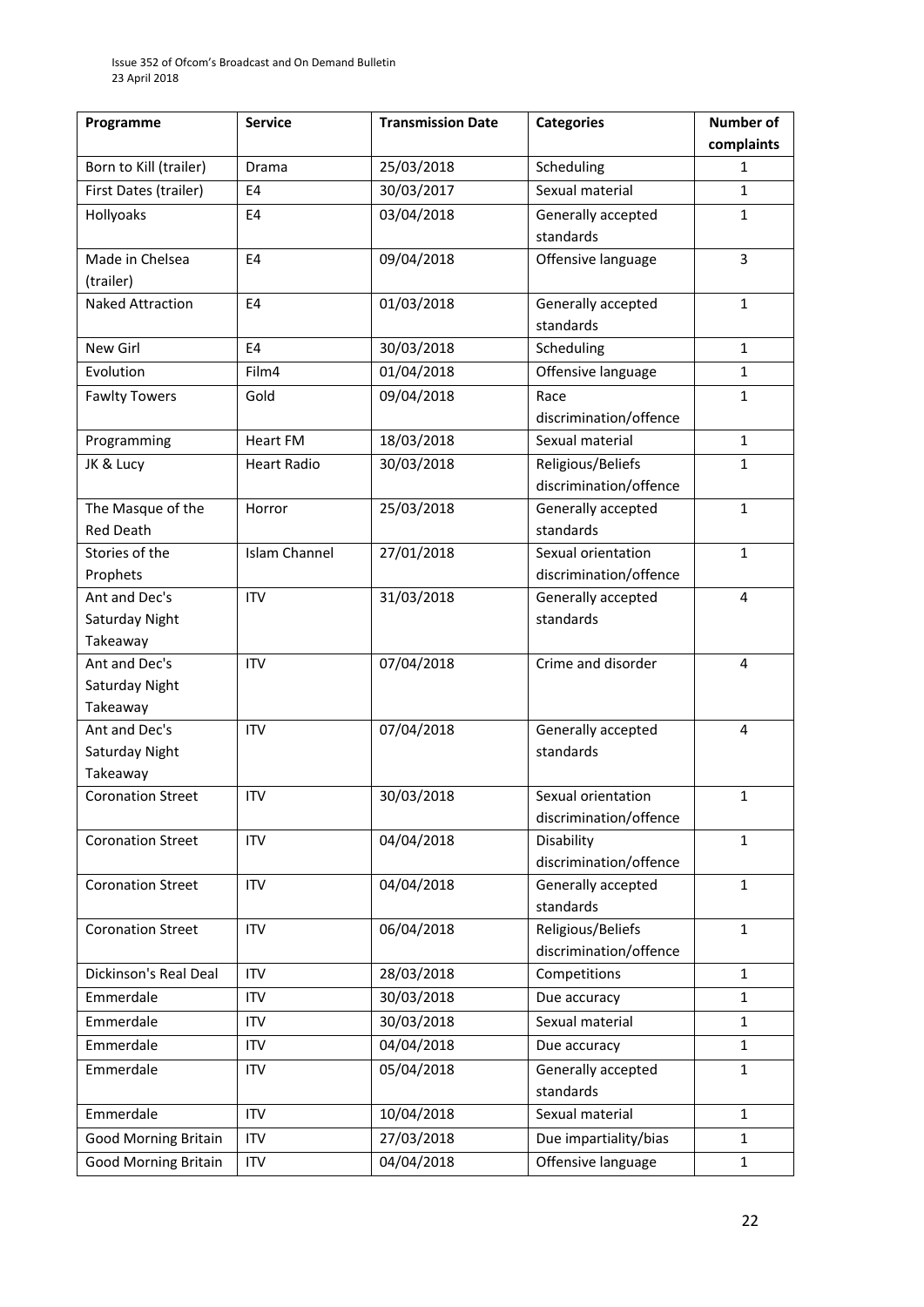| Programme                  | <b>Service</b> | <b>Transmission Date</b> | <b>Categories</b>               | Number of    |
|----------------------------|----------------|--------------------------|---------------------------------|--------------|
|                            |                |                          |                                 | complaints   |
| <b>ITV Evening News</b>    | <b>ITV</b>     | 30/03/2018               | Generally accepted              | 1            |
|                            |                |                          | standards                       |              |
| <b>ITV News</b>            | <b>ITV</b>     | 05/04/2018               | Due impartiality/bias           | $\mathbf{1}$ |
| $K-9$                      | <b>ITV</b>     | 30/03/2018               | Scheduling                      | $\mathbf{1}$ |
| Loose Women                | <b>ITV</b>     | 06/04/2018               | Generally accepted              | 1            |
|                            |                |                          | standards                       |              |
| Marcella                   | <b>ITV</b>     | 09/04/2018               | Violence                        | 12           |
| Seat's sponsorship of      | <b>ITV</b>     | 02/04/2018               | Sponsorship credits             | 1            |
| ITV mystery drama          |                |                          |                                 |              |
| The Chase                  | <b>ITV</b>     | 23/03/2018               | Gender                          | $\mathbf{1}$ |
|                            |                |                          | discrimination/offence          |              |
| The Chase                  | <b>ITV</b>     | 03/04/2018               | Undue prominence                | $\mathbf{1}$ |
| The Chase                  | <b>ITV</b>     | 04/04/2018               | Race                            | $\mathbf{1}$ |
|                            |                |                          | discrimination/offence          |              |
| The Cruise                 | <b>ITV</b>     | 05/04/2018               | Disability                      | $\mathbf{1}$ |
|                            |                |                          | discrimination/offence          |              |
| The Investigator: A        | <b>ITV</b>     | 07/04/2018               | Scheduling                      | $\mathbf{1}$ |
| <b>British Crime Story</b> |                |                          |                                 |              |
| (trailer)                  |                |                          |                                 |              |
| The Jeremy Kyle Show       | <b>ITV</b>     | 26/03/2018               | Generally accepted<br>standards | $\mathbf{1}$ |
| The Jeremy Kyle Show       | <b>ITV</b>     | 03/04/2018               | Generally accepted              | $\mathbf{1}$ |
|                            |                |                          | standards                       |              |
| The Jeremy Kyle Show       | <b>ITV</b>     | 12/04/2018               | Religious/Beliefs               | $\mathbf{1}$ |
|                            |                |                          | discrimination/offence          |              |
| The Real Full Monty:       | <b>ITV</b>     | 29/03/2018               | Gender                          | 1            |
| Ladies Night               |                |                          | discrimination/offence          |              |
| The Real Full Monty:       | <b>ITV</b>     | 29/03/2018               | Materially misleading           | $\mathbf{1}$ |
| Ladies Night               |                |                          |                                 |              |
| The Real Full Monty:       | <b>ITV</b>     | 28/03/2018               | Generally accepted              | $\mathbf{1}$ |
| Live                       |                |                          | standards                       |              |
| The Voice UK               | <b>ITV</b>     | 31/03/2018               | Generally accepted              | $\mathbf{1}$ |
|                            |                |                          | standards                       |              |
| The Voice UK               | <b>ITV</b>     | 31/03/2018               | Voting                          | $\mathbf{1}$ |
| The Voice UK               | <b>ITV</b>     | 07/04/2018               | Nudity                          | $\mathbf{1}$ |
| The Voice UK               | <b>ITV</b>     | 07/04/2018               | Race                            | $\mathbf{1}$ |
|                            |                |                          | discrimination/offence          |              |
| The Voice UK               | <b>ITV</b>     | 07/04/2018               | Sexual material                 | $\mathbf{1}$ |
| This Morning               | <b>ITV</b>     | 28/03/2018               | Generally accepted              | $\mathbf{1}$ |
|                            |                |                          | standards                       |              |
| <b>Tipping Point</b>       | <b>ITV</b>     | 01/04/2018               | Competitions                    | $\mathbf{1}$ |
| Wishfart                   | ITV            | 30/03/2018               | Offensive language              | $\mathbf{1}$ |
| You've Been Framed!        | <b>ITV</b>     | 17/03/2018               | Religious/Beliefs               | 4            |
|                            |                |                          | discrimination/offence          |              |
| You've Been Framed!        | <b>ITV</b>     | 24/03/2018               | Dangerous behaviour             | $\mathbf{1}$ |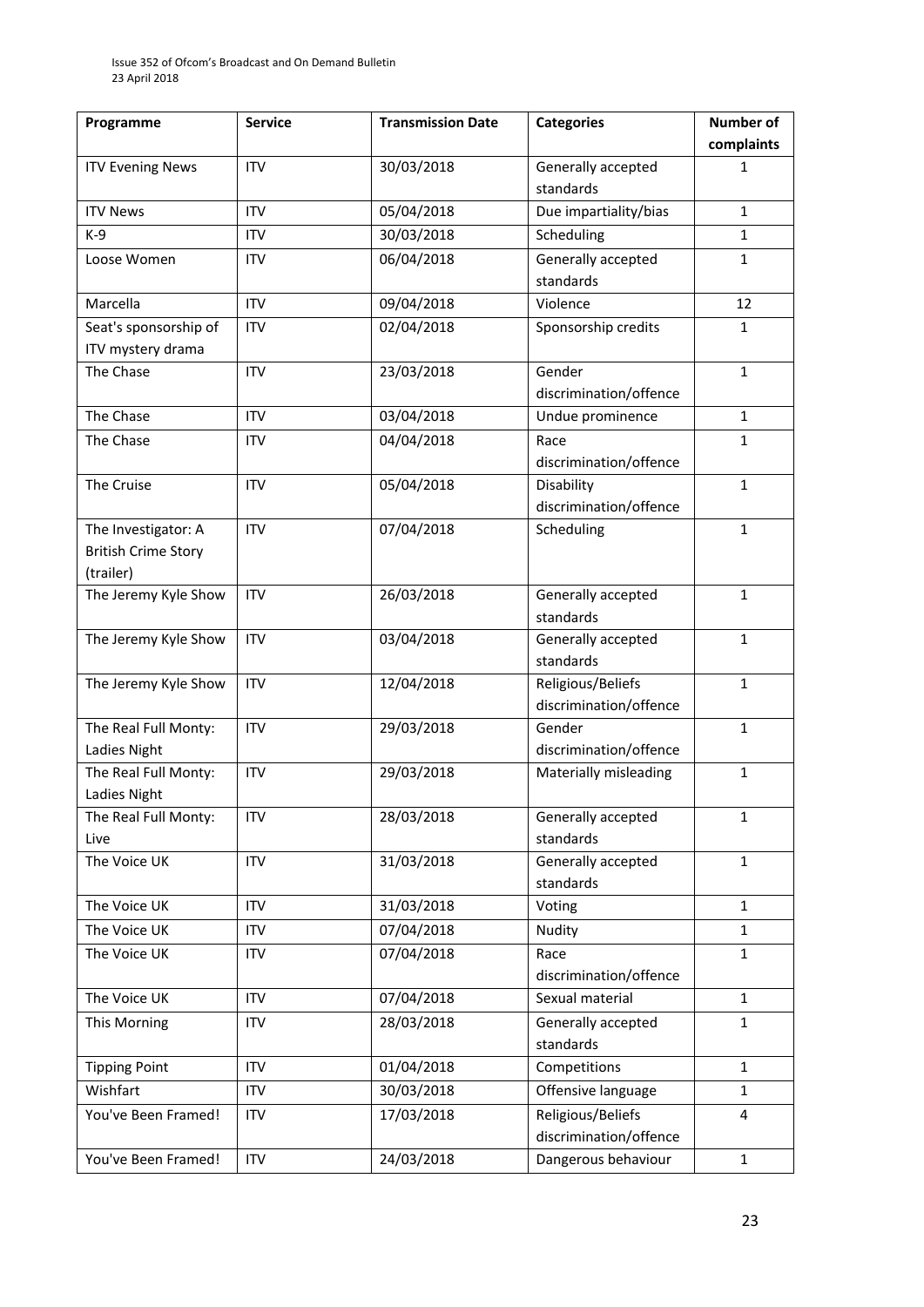| Programme                | <b>Service</b>     | <b>Transmission Date</b> | <b>Categories</b>      | <b>Number of</b> |
|--------------------------|--------------------|--------------------------|------------------------|------------------|
|                          |                    |                          |                        | complaints       |
| You've Been Framed!      | <b>ITV</b>         | 24/03/2018               | Drugs, smoking,        | 1                |
|                          |                    |                          | solvents or alcohol    |                  |
| Granada Reports          | <b>ITV Granada</b> | 23/03/2018               | Due impartiality/bias  | $\mathbf{1}$     |
| Celebrity Juice          | ITV <sub>2</sub>   | 05/04/2018               | Dangerous behaviour    | $\overline{2}$   |
| The Real Housewives      | <b>ITVBe</b>       | 02/04/2018               | Generally accepted     | $\mathbf 1$      |
| of Cheshire              |                    |                          | standards              |                  |
| The Real Housewives      | <b>ITVBe</b>       | 09/04/2018               | Generally accepted     | 3                |
| of Cheshire              |                    |                          | standards              |                  |
| Baksmällan (The          | Kanal 5 (Sweden)   | 03/03/2018               | Gender                 | $\mathbf{1}$     |
| Hangover)                |                    |                          | discrimination/offence |                  |
| <b>Breaking News med</b> | Kanal 5 (Sweden)   | 07/03/2018               | Race                   | $\mathbf{1}$     |
| Filip och Fredrik        |                    |                          | discrimination/offence |                  |
| Get Him to the Greek     | Kanal 5 (Sweden)   | 11/04/2018               | Other                  | $\mathbf{1}$     |
| Entourage                | Kanal 9 (Sweden)   | 02/04/2018               | Gender                 | 1                |
|                          |                    |                          | discrimination/offence |                  |
| <b>Botched</b>           | Kanal 11 (Sweden)  | 02/04/2018               | Gender                 | $\mathbf{1}$     |
|                          |                    |                          | discrimination/offence |                  |
| Våra pinsamma            | Kanal 11 (Sweden)  | 08/04/2018               | Nudity                 | $\mathbf{1}$     |
| kroppar                  |                    |                          |                        |                  |
| Urdu Drama               | Kanshi TV          | 05/04/2018               | Suicide and self harm  | $\mathbf{1}$     |
| Kiss Breakfast: Cheat    | <b>Kiss FM</b>     | 22/03/2018               | Sexual material        | 1                |
| Codes                    |                    |                          |                        |                  |
| <b>Beverley Turner</b>   | LBC 97.3 FM        | 24/03/2018               | Generally accepted     | $\mathbf{1}$     |
|                          |                    |                          | standards              |                  |
| Panjab Radio             | Panjab Radio       | 02/04/2018               | Appeals for funds      | $\mathbf{1}$     |
| NASA's unexplained       | Quest              | 17/03/2018               | Generally accepted     | 1                |
| files                    |                    |                          | standards              |                  |
| All Out Politics         | <b>Sky News</b>    | 28/03/2018               | Due impartiality/bias  | $\mathbf{1}$     |
| Programming              | <b>Sky News</b>    | Various                  | Other                  | 1                |
| <b>Sky News</b>          | <b>Sky News</b>    | 31/03/2018               | Generally accepted     | $\mathbf{1}$     |
|                          |                    |                          | standards              |                  |
| <b>Sky News</b>          | <b>Sky News</b>    | 03/04/2018               | Due accuracy           | $\overline{2}$   |
| Premier League           | Sky Sports Main    | 07/04/2018               | Generally accepted     | $\mathbf{1}$     |
| Football: Manchester     | Event              |                          | standards              |                  |
| City v Manchester        |                    |                          |                        |                  |
| United                   |                    |                          |                        |                  |
| Goals on Sunday          | <b>Sky Sports</b>  | 01/04/2018               | Religious/Beliefs      | $\mathbf{1}$     |
|                          | Premier League     |                          | discrimination/offence |                  |
| The Simpsons             | Sky1               | 25/03/2018               | Sexual orientation     | $\mathbf{1}$     |
|                          |                    |                          | discrimination/offence |                  |
| The Late Night           | <b>Talk Radio</b>  | 29/03/2018               | Generally accepted     | $\mathbf{1}$     |
| Alternative with Iain    |                    |                          | standards              |                  |
| Lee                      |                    |                          |                        |                  |
| Masha and the Bear       | <b>Tiny Pop</b>    | 01/04/2018               | Generally accepted     | $\mathbf{1}$     |
|                          |                    |                          | standards              |                  |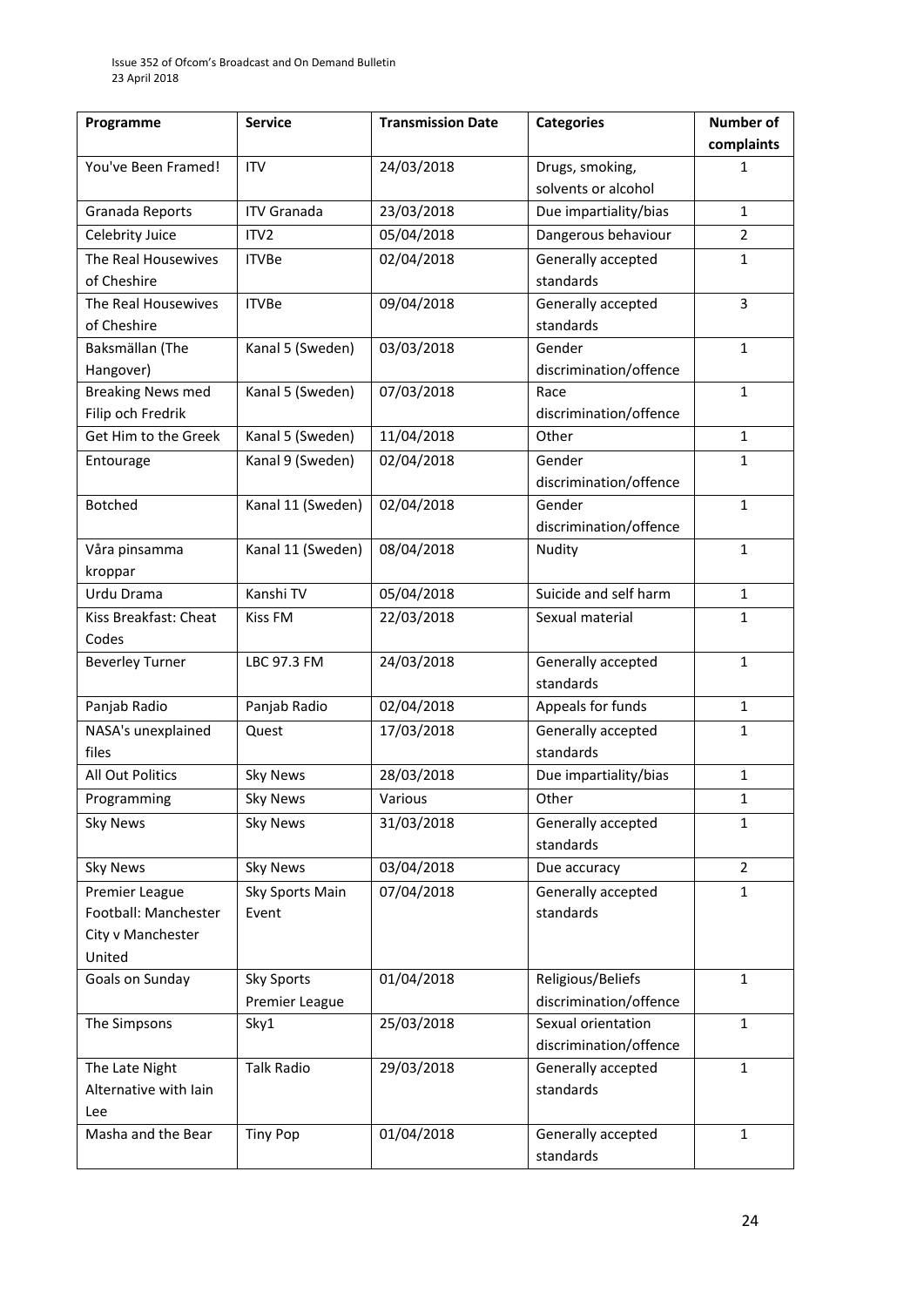| Programme              | <b>Service</b> | <b>Transmission Date</b> | <b>Categories</b>      | Number of    |
|------------------------|----------------|--------------------------|------------------------|--------------|
|                        |                |                          |                        | complaints   |
| Rogue Assassin         | TV6 (Sweden)   | 30/03/2018               | Gender                 | 1            |
|                        |                |                          | discrimination/offence |              |
| UTV Live               | <b>UTV</b>     | 28/03/2018               | Sexual material        | 1            |
| Casillero del Diablo's | Various        | 09/03/2018               | Religious/Beliefs      | 1            |
| sponsorship of Movies  |                |                          | discrimination/offence |              |
| For Men                |                |                          |                        |              |
| Casillero del Diablo's | Various        | 31/03/2018               | Religious/Beliefs      | 1            |
| sponsorship of Movies  |                |                          | discrimination/offence |              |
| For Men                |                |                          |                        |              |
| <b>Catherine Tate</b>  | Watch          | 16/03/2018               | Disability             | 1            |
|                        |                |                          | discrimination/offence |              |
| <b>Bob Monkhouse</b>   | Yesterday      | 18/03/2018               | Offensive language     | $\mathbf{1}$ |
| Million Joke Man       |                |                          |                        |              |
| Scariest Night of My   | Yesterday      | 29/03/2018               | Scheduling             | 1            |
| Life (trailer)         |                |                          |                        |              |

For more information about how Ofcom assesses complaints about content standards on television and radio programmes, go to:

[https://www.ofcom.org.uk/\\_\\_data/assets/pdf\\_file/0020/55109/breaches-content](https://www.ofcom.org.uk/__data/assets/pdf_file/0020/55109/breaches-content-standards.pdf)[standards.pdf](https://www.ofcom.org.uk/__data/assets/pdf_file/0020/55109/breaches-content-standards.pdf)

### Complaints assessed under the Procedures for investigating breaches of content standards on BBC broadcasting services and BBC ODPS.

| Programme                | <b>Service</b>          | <b>Transmission Date</b> | <b>Categories</b>      | Number of  |
|--------------------------|-------------------------|--------------------------|------------------------|------------|
|                          |                         |                          |                        | complaints |
| <b>BBC Question Time</b> | BBC <sub>1</sub>        | 01/03/2018               | Due impartiality/bias  |            |
| Autumnwatch              | BBC <sub>2</sub>        | 24/10/2017               | Due impartiality/bias  |            |
| Masterchef: The          | BBC <sub>2</sub>        | 21/12/2017               | Crime and disorder     | 1          |
| Professionals            |                         |                          |                        |            |
| News Bulletin            | <b>BBC Radio 4</b>      | 11/08/2017               | Generally accepted     |            |
|                          |                         |                          | standards              |            |
| Today                    | <b>BBC Radio 4</b>      | 21/06/2017               | Race                   | 1          |
|                          |                         |                          | discrimination/offence |            |
| <b>Talkback</b>          | <b>BBC Radio Ulster</b> | 09/03/2017               | Due impartiality/bias  |            |

For more information about how Ofcom assesses complaints about content standards on BBC broadcasting services and BBC ODPS, go to: https://www.ofcom.org.uk/ data/assets/pdf\_file/0002/100100/Procedures-for[investigating-breaches-of-content-standards-on-BBC-broadcasting-services-and-BBC-on](https://www.ofcom.org.uk/__data/assets/pdf_file/0002/100100/Procedures-for-investigating-breaches-of-content-standards-on-BBC-broadcasting-services-and-BBC-on-demand-programme-services.pdf)[demand-programme-services.pdf](https://www.ofcom.org.uk/__data/assets/pdf_file/0002/100100/Procedures-for-investigating-breaches-of-content-standards-on-BBC-broadcasting-services-and-BBC-on-demand-programme-services.pdf)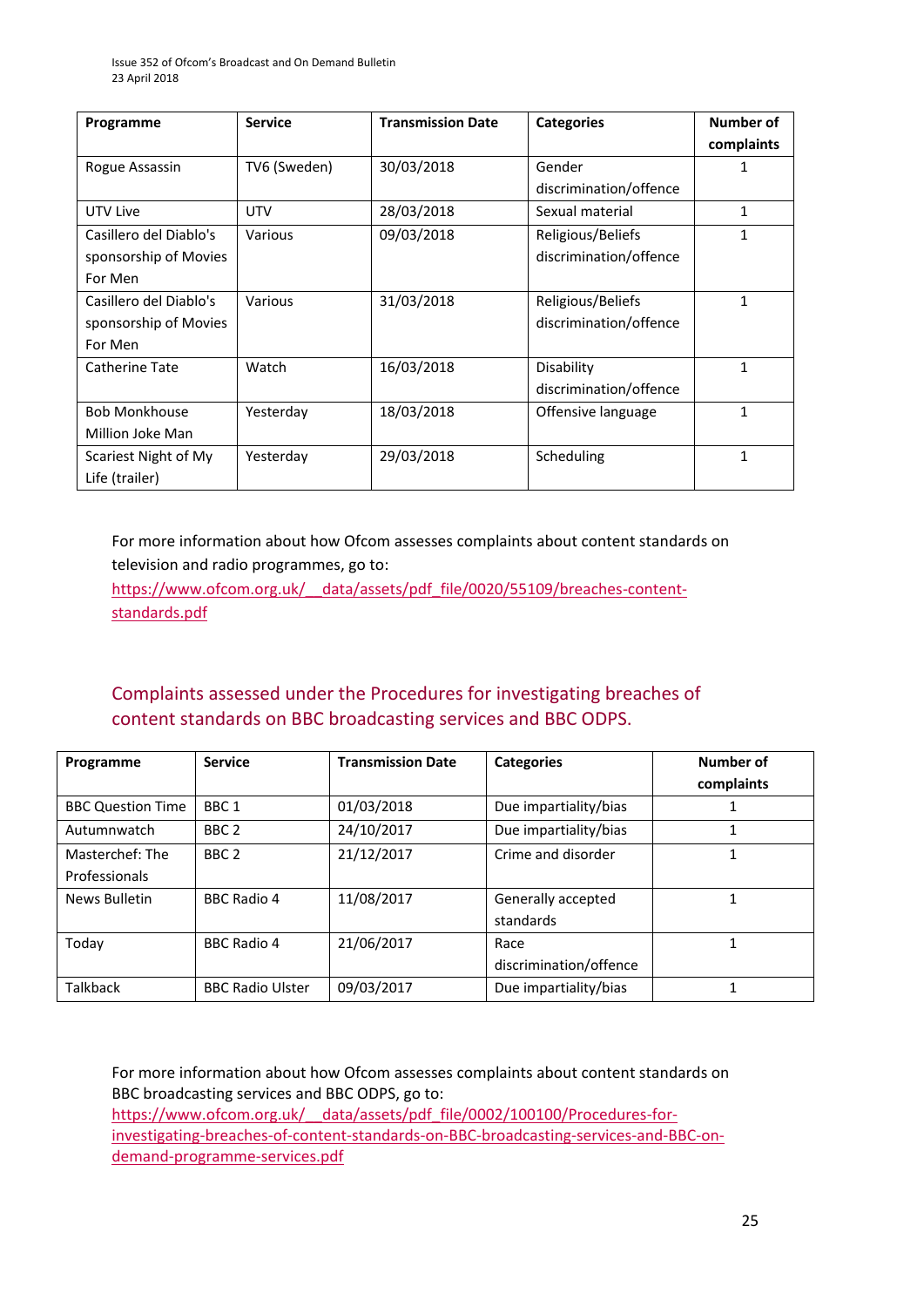### Complaints assessed under the General Procedures for investigating breaches of broadcast licences

| Licensee                                 | <b>Licensed service</b>       | <b>Categories</b>                           |
|------------------------------------------|-------------------------------|---------------------------------------------|
| Alpha Radio Ltd                          | Rathergood Radio              | Format                                      |
| Drystone Radio Limited                   | n/a                           | Other                                       |
| <b>Global Radio Northwest</b><br>Limited | Smooth Radio Lake<br>District | Format                                      |
| <b>Governance Ministries</b>             | TBN UK                        | Other                                       |
| <b>ITV Broadcasting Limited</b>          | <b>ITV</b>                    | <b>Television Access</b><br><b>Services</b> |
| Made in Birmingham Ltd                   | Made in Birmingham            | Programming<br>Commitments (local<br>TV)    |
| Made in Liverpool 2016 Ltd               | Made in Liverpool             | Programming<br>Commitments (local<br>TV)    |
| That's Productions Limited               | That's Norfolk                | Programming<br>Commitments (local<br>TV)    |
| Ullans Speakers Association              | <b>Fuse FM</b>                | <b>Key Commitments</b>                      |

For more information about how Ofcom assesses complaints about broadcast licences, go to: [https://www.ofcom.org.uk/\\_\\_data/assets/pdf\\_file/0019/31942/general-procedures.pdf](https://www.ofcom.org.uk/__data/assets/pdf_file/0019/31942/general-procedures.pdf)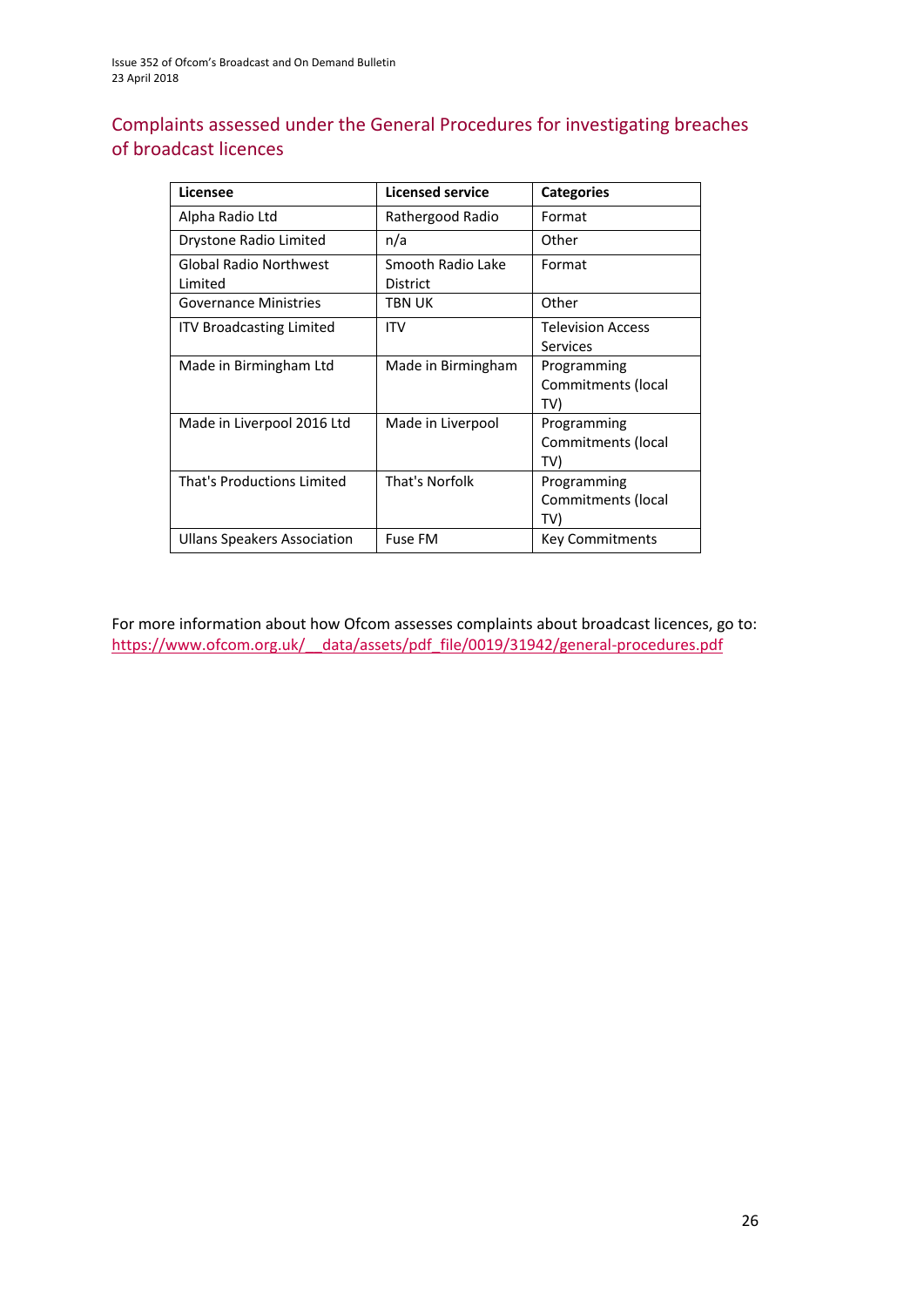# **Complaints outside of remit**

Here are alphabetical lists of complaints received by Ofcom that fell outside of our remit. This is because Ofcom is not responsible for regulating the issue complained about. For example, the complaints were about the content of television, radio or on demand adverts or an on demand service that does not fall within the scope of regulation.

For more information about what Ofcom's rules cover, go to: [https://www.ofcom.org.uk/tv](https://www.ofcom.org.uk/tv-radio-and-on-demand/how-to-report-a-complaint/what-does-ofcom-cover)[radio-and-on-demand/how-to-report-a-complaint/what-does-ofcom-cover](https://www.ofcom.org.uk/tv-radio-and-on-demand/how-to-report-a-complaint/what-does-ofcom-cover)

### Complaints about television or radio programmes

For more information about how Ofcom assesses complaints about television and radio programmes, go to:

[https://www.ofcom.org.uk/\\_\\_data/assets/pdf\\_file/0020/55109/breaches-content](https://www.ofcom.org.uk/__data/assets/pdf_file/0020/55109/breaches-content-standards.pdf)[standards.pdf](https://www.ofcom.org.uk/__data/assets/pdf_file/0020/55109/breaches-content-standards.pdf)

| Programme            | <b>Service</b>          | <b>Transmission Date</b> | <b>Categories</b>   | <b>Number of</b> |
|----------------------|-------------------------|--------------------------|---------------------|------------------|
|                      |                         |                          |                     | complaints       |
| Advertisement        | <b>Absolute Classic</b> | 08/04/2018               | Advertising content | $\mathbf{1}$     |
|                      | Rock                    |                          |                     |                  |
| Programming          | <b>BBC</b> channels     | Various                  | Outside of remit    | $\mathbf{1}$     |
| Live UFC 223         | BT Sport 2              | 08/04/2018               | Outside of remit    | $\mathbf{1}$     |
| Advertisement        | Channel 4               | 07/04/2018               | Advertising content | $\mathbf{1}$     |
| Advertisements       | Channel 4               | 04/04/2018               | Advertising content | $\mathbf{1}$     |
| n/a                  | Channel 4 HD            | n/a                      | Other               | $\mathbf{1}$     |
|                      | (Freesat)               |                          |                     |                  |
| Springtime On The    | Channel 5               | 12/04/2018               | Outside of remit    | $\mathbf{1}$     |
| Farm                 |                         |                          |                     |                  |
| Advertisement        | Classic FM              | 30/03/2018               | Advertising content | $\mathbf{1}$     |
| Gotham               | E4                      | 10/04/2018               | Outside of remit    | $\mathbf{1}$     |
| Advertisement        | <b>ITV</b>              | 06/04/2018               | Advertising content | $\mathbf{1}$     |
| Change Your Tune     | <b>ITV</b>              | 01/04/2018               | Outside of remit    | $\mathbf{1}$     |
| Change Your Tune     | <b>ITV</b>              | 08/04/2018               | Outside of remit    | $\mathbf{1}$     |
| The Real Full Monty: | <b>ITV</b>              | 11/04/2018               | Outside of remit    | $\mathbf{1}$     |
| Ladies Night         |                         |                          |                     |                  |
| Advertisement        | ITV <sub>2</sub>        | 01/04/2018               | Advertising content | $\mathbf{1}$     |
| Advertisement        | ITV <sub>2</sub>        | 06/04/2018               | Advertising content | $\mathbf{1}$     |
| Advertisement        | ITV4                    | 30/03/2018               | Advertising content | $\mathbf{1}$     |
| Advertisement        | n/a                     | 03/04/2018               | Advertising content | $\mathbf{1}$     |
| Sky News App         | n/a                     | 31/03/2018               | Generally accepted  | $\mathbf{1}$     |
|                      |                         |                          | standards           |                  |
| Advertisements       | Pick                    | 05/04/2018               | Advertising content | $\mathbf{1}$     |
| Programming          | Reading                 | n/a                      | Other               | $\mathbf{1}$     |
|                      | Community Radio         |                          |                     |                  |
| Advertisement        | Really                  | 01/04/2018               | Advertising content | $\mathbf{1}$     |
| Advertisement        | Really                  | 30/03/2018               | Advertising content | $\mathbf{1}$     |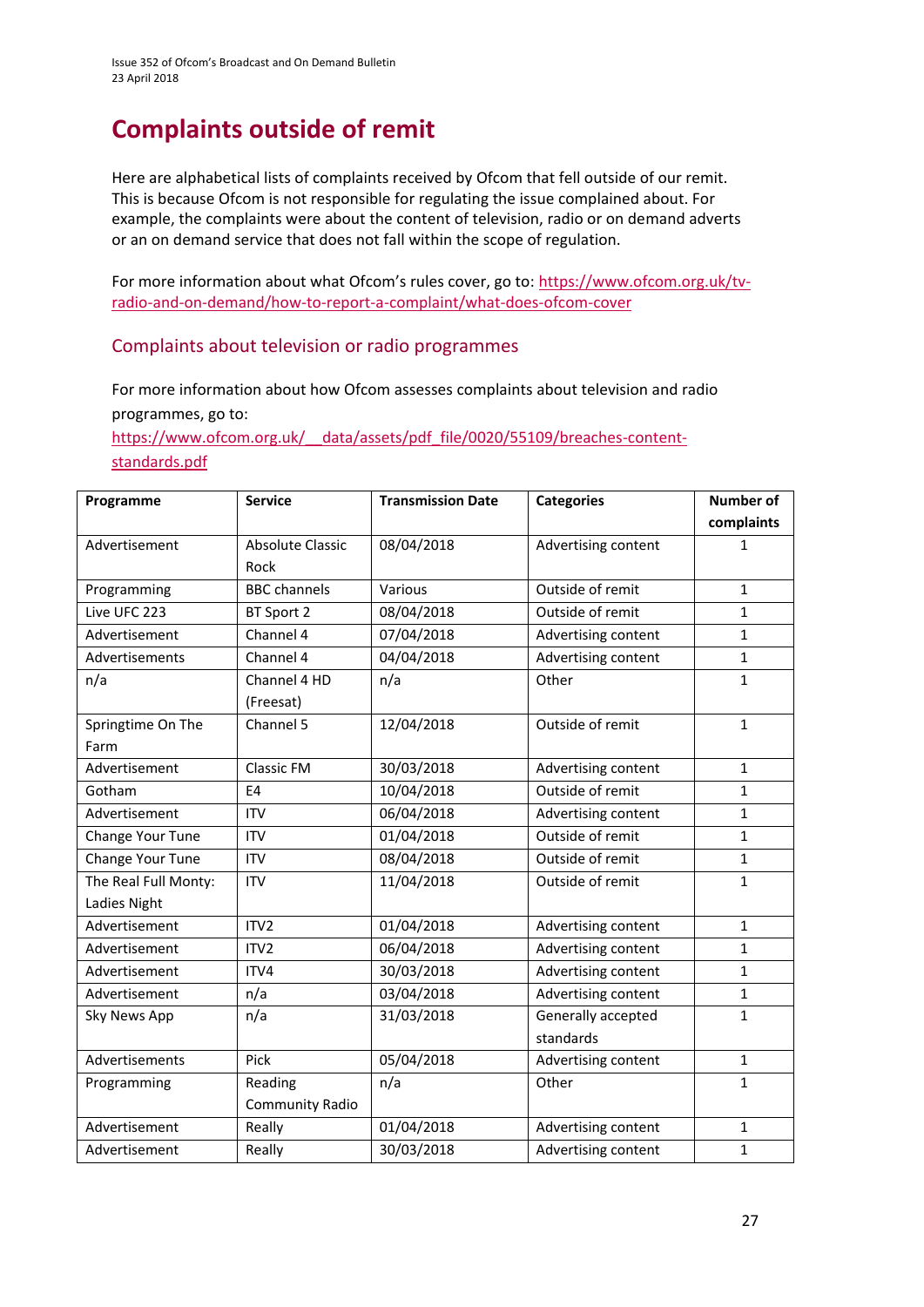Issue 352 of Ofcom's Broadcast and On Demand Bulletin 23 April 2018

| Programme      | <b>Service</b>           | <b>Transmission Date</b> | <b>Categories</b>   | Number of<br>complaints |
|----------------|--------------------------|--------------------------|---------------------|-------------------------|
| Advertisement  | Sky Sports Main<br>Event | 07/04/2018               | Advertising content |                         |
| Programming    | TJC                      | 08/03/2018               | Advertising content |                         |
| Advertisements | Various                  | 07/04/2018               | Advertising content |                         |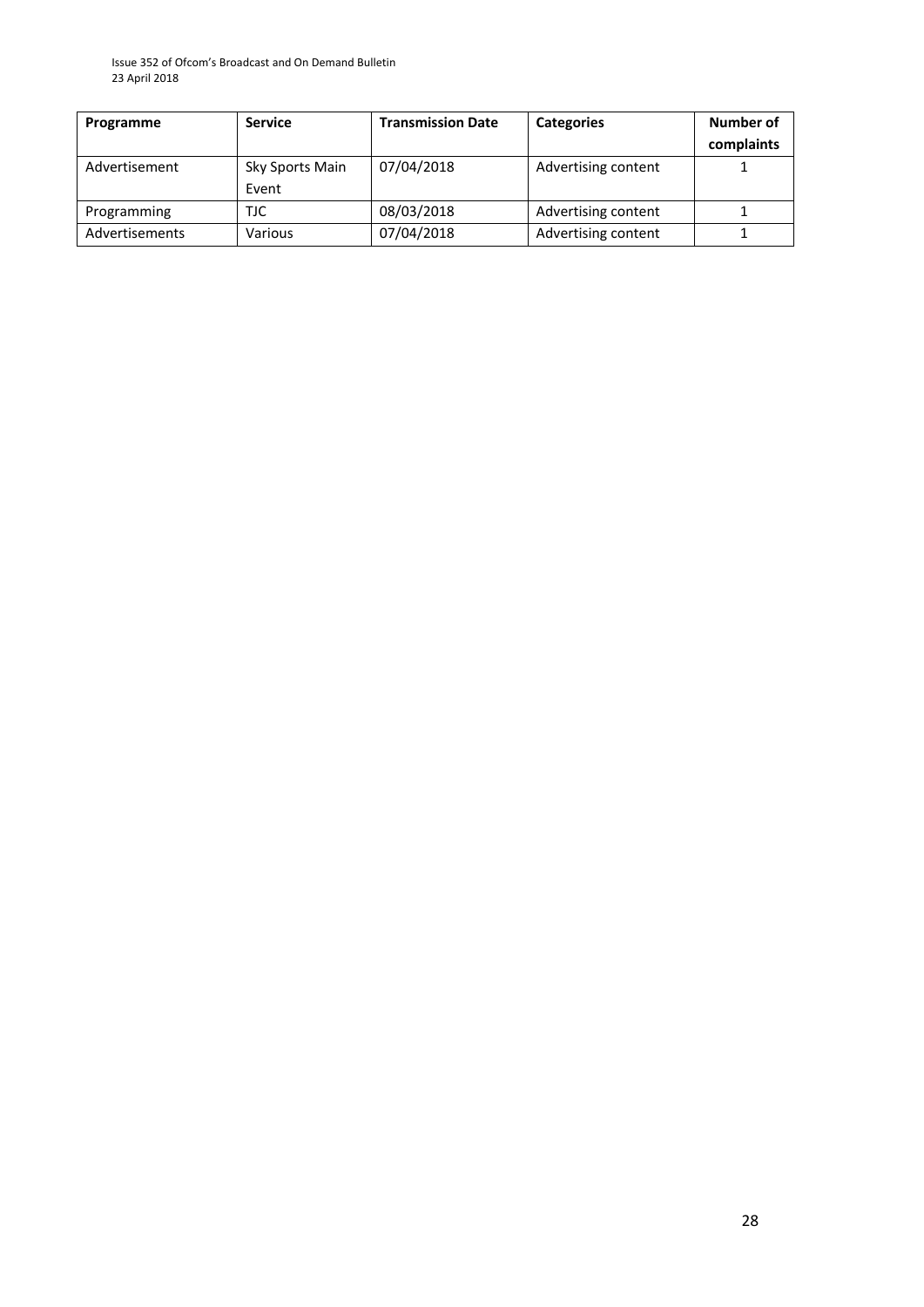# **BBC First**

The BBC Royal Charter and Agreement was published in December 2016, which made Ofcom the independent regulator of the BBC.

Under the BBC Agreement, Ofcom can normally only consider complaints about BBC programmes where the complainant has already complained to the BBC and the BBC has reached its final decision (the 'BBC First' approach).

The complaints in this table had been made to Ofcom before completing the BBC's complaints process.

| Programme                                  | <b>Service</b>           | <b>Transmission or</b> | <b>Categories</b>                           | <b>Number of</b>  |
|--------------------------------------------|--------------------------|------------------------|---------------------------------------------|-------------------|
|                                            |                          | <b>Accessed Date</b>   |                                             | <b>Complaints</b> |
| <b>BBC News</b>                            | BBC <sub>1</sub>         | 03/04/2018             | Due accuracy                                | $\overline{2}$    |
| <b>BBC News</b>                            | BBC <sub>1</sub>         | 04/04/2018             | Due impartiality/bias                       | $\mathbf{1}$      |
| <b>BBC News</b>                            | BBC <sub>1</sub>         | 06/04/2018             | Due impartiality/bias                       | $\mathbf{1}$      |
| <b>BBC Weather</b>                         | BBC <sub>1</sub>         | 11/02/2018             | Promotion of<br>products/services           | $\mathbf{1}$      |
| Have I Got News for<br>You                 | BBC <sub>1</sub>         | 06/04/2018             | Due impartiality/bias                       | $\mathbf{1}$      |
| MasterChef                                 | BBC <sub>1</sub>         | 04/04/2018             | Generally accepted<br>standards             | $\mathbf{1}$      |
| <b>Question Time</b>                       | BBC <sub>1</sub>         | 01/03/2018             | Due impartiality/bias                       | $\mathbf{1}$      |
| The Generation Game                        | BBC <sub>1</sub>         | 01/04/2018             | Other                                       | $\mathbf{1}$      |
| Episodes                                   | BBC <sub>2</sub>         | 06/04/2018             | Offensive language                          | $\mathbf{1}$      |
| Newsnight                                  | BBC <sub>2</sub>         | 14/03/2018             | Due impartiality/bias                       | $\mathbf{1}$      |
| Newsnight                                  | BBC <sub>2</sub>         | 15/03/2018             | Due impartiality/bias                       | $\overline{2}$    |
| Programming                                | BBC <sub>2</sub>         | Various                | Due impartiality/bias                       | $\mathbf{1}$      |
| <b>BBC News</b>                            | <b>BBC</b> channels      | 27/03/2018             | Due impartiality/bias                       | $\mathbf{1}$      |
| Swansea City v<br><b>Tottenham Hotspur</b> | <b>BBC iPlayer Radio</b> | 17/03/2018             | Other                                       | $\mathbf{1}$      |
| Afternoon Live                             | <b>BBC News Channel</b>  | 15/03/2018             | Due accuracy                                | $\mathbf{1}$      |
| <b>BBC News</b>                            | <b>BBC News Channel</b>  | 03/04/2018             | Due impartiality/bias                       | $\mathbf{1}$      |
| <b>BBC News</b>                            | <b>BBC News Channel</b>  | 07/04/2018             | Religious/Beliefs<br>discrimination/offence | $\mathbf{1}$      |
| <b>BBC News</b>                            | <b>BBC News Channel</b>  | 08/04/2018             | Due impartiality/bias                       | $\mathbf{1}$      |
| <b>BBC News Channel</b>                    | <b>BBC News Channel</b>  | 30/03/2018             | Due impartiality/bias                       | $\mathbf{1}$      |
| <b>Brexitcast</b>                          | <b>BBC News channel</b>  | 30/03/2018             | Due impartiality/bias                       | $\mathbf{1}$      |
| Steve Wright in the                        | <b>BBC Radio 2</b>       | 11/04/2018             | Promotion of                                | $\mathbf{1}$      |
| Afternoon                                  |                          |                        | products/services                           |                   |
| Archive on 4: 50 Years                     | <b>BBC Radio 4</b>       | 14/04/2018             | Race                                        | 3                 |
| On: Rivers of Blood                        |                          |                        | discrimination/offence                      |                   |
| Today                                      | <b>BBC Radio 4</b>       | 28/03/2018             | Generally accepted<br>standards             | $\mathbf{1}$      |
| Today                                      | <b>BBC Radio 4</b>       | 03/04/2018             | Due impartiality/bias                       | $\mathbf{1}$      |

### Complaints about BBC television, radio or on demand programmes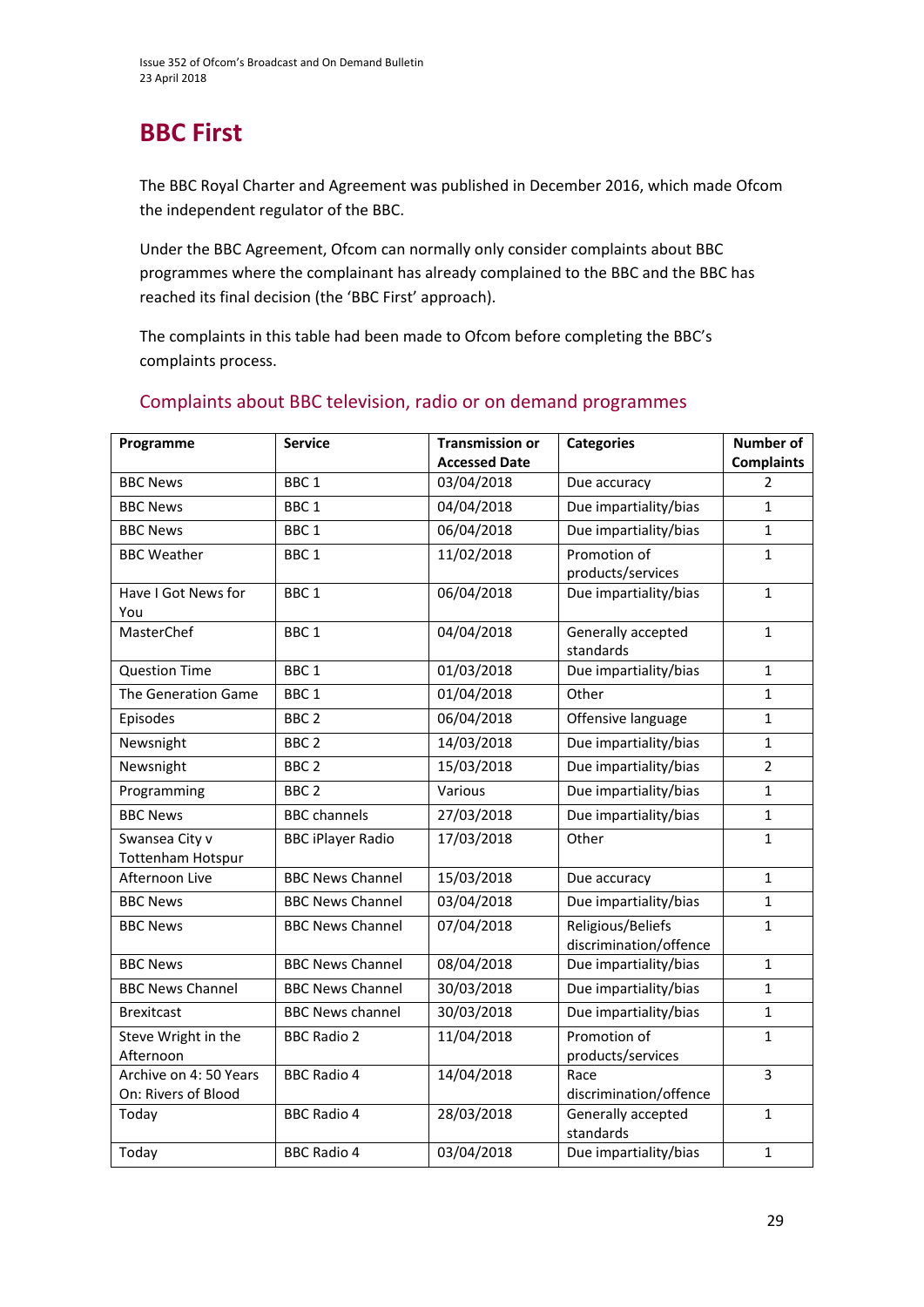Issue 352 of Ofcom's Broadcast and On Demand Bulletin 23 April 2018

| Programme             | <b>Service</b>            | <b>Transmission or</b> | <b>Categories</b>      | Number of         |
|-----------------------|---------------------------|------------------------|------------------------|-------------------|
|                       |                           | <b>Accessed Date</b>   |                        | <b>Complaints</b> |
| Chelsea Norris        | <b>BBC Radio</b>          | 05/04/2018             | Offensive language     |                   |
| <b>Breakfast Show</b> | Manchester                |                        |                        |                   |
| Shereen Nanjiani      | <b>BBC Radio Scotland</b> | 07/04/2018             | Race                   |                   |
|                       |                           |                        | discrimination/offence |                   |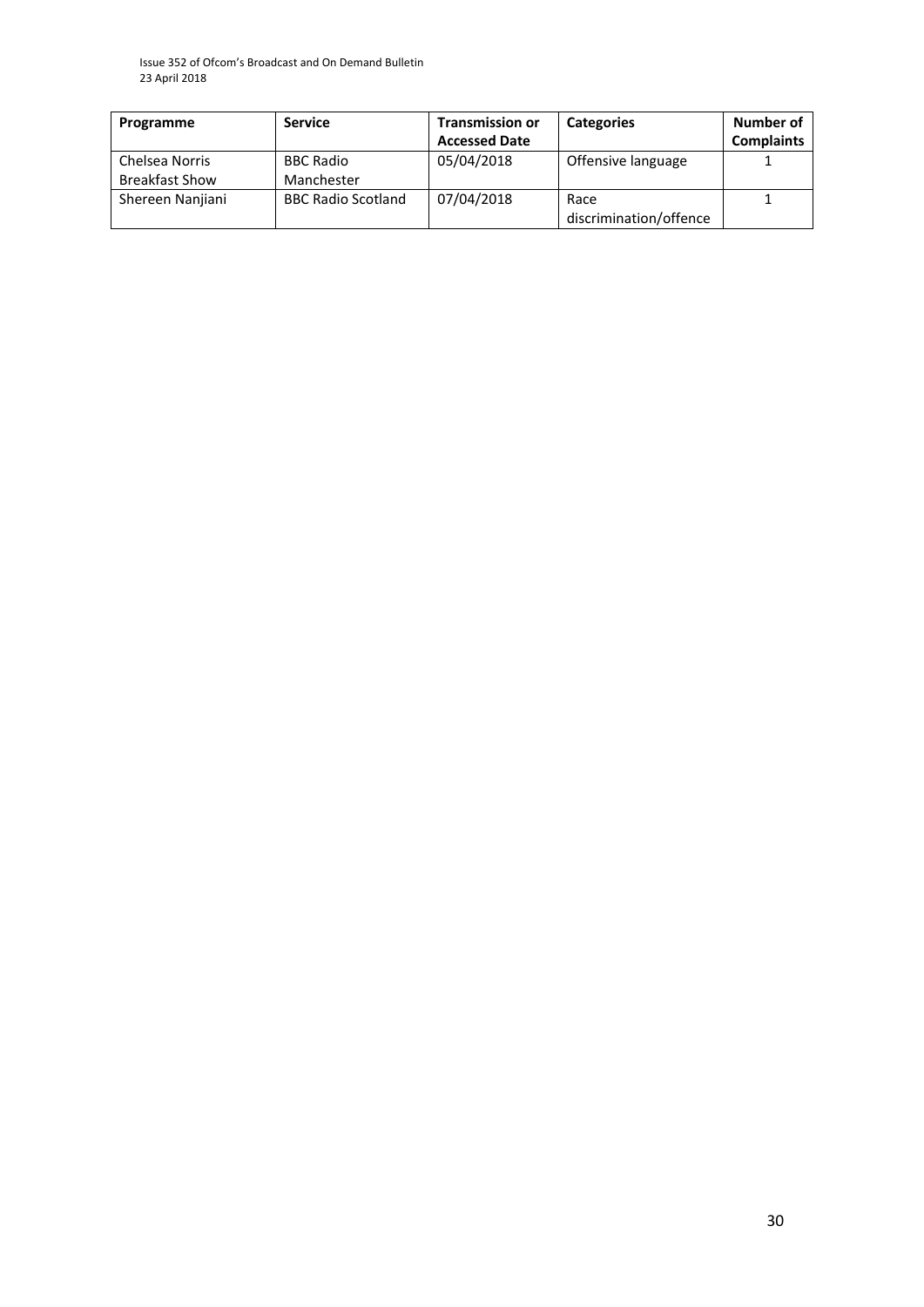# **Investigations List**

If Ofcom considers that a broadcaster or service provider may have breached its codes, rules, licence condition or other regulatory requirements, it will start an investigation.

**It is important to note that an investigation by Ofcom does not necessarily mean the broadcaster or service provider has done anything wrong. Not all investigations result in breaches of the codes, rules, licence conditions or other regulatory requirements being recorded.**

Here are alphabetical lists of new investigations launched between 2 and 15 April 2018.

Investigations launched under the Procedures for investigating breaches of content standards for television and radio

| Programme                         | <b>Service</b>    | <b>Transmission date</b> |
|-----------------------------------|-------------------|--------------------------|
| The Wright Stuff                  | Channel 5         | 15/03/2018               |
| Crosstalk                         | <b>RT</b>         | 13/04/2018               |
| Crosstalk                         | <b>RT</b>         | 16/04/2018               |
| <b>News</b>                       | <b>RT</b>         | 18/03/2018               |
| <b>News</b>                       | <b>RT</b>         | 30/03/2018               |
| Sputnik                           | <b>RT</b>         | 17/03/2018               |
| Sputnik                           | <b>RT</b>         | 07/04/2018               |
| Worlds Apart with Oksana<br>Boyko | <b>RT</b>         | 01/04/2018               |
| <b>Mid Mornings</b>               | <b>Talk Radio</b> | 08/03/2018               |
| Cartoon                           | That's Oxford     | 17/03/2018               |
| Rob Jones Show                    | Time 107.5        | 13/03/2018               |

For more information about how Ofcom assesses complaints and conducts investigations about content standards on television and radio programmes, go to: [https://www.ofcom.org.uk/\\_\\_data/assets/pdf\\_file/0020/55109/breaches-content](https://www.ofcom.org.uk/__data/assets/pdf_file/0020/55109/breaches-content-standards.pdf)[standards.pdf](https://www.ofcom.org.uk/__data/assets/pdf_file/0020/55109/breaches-content-standards.pdf)